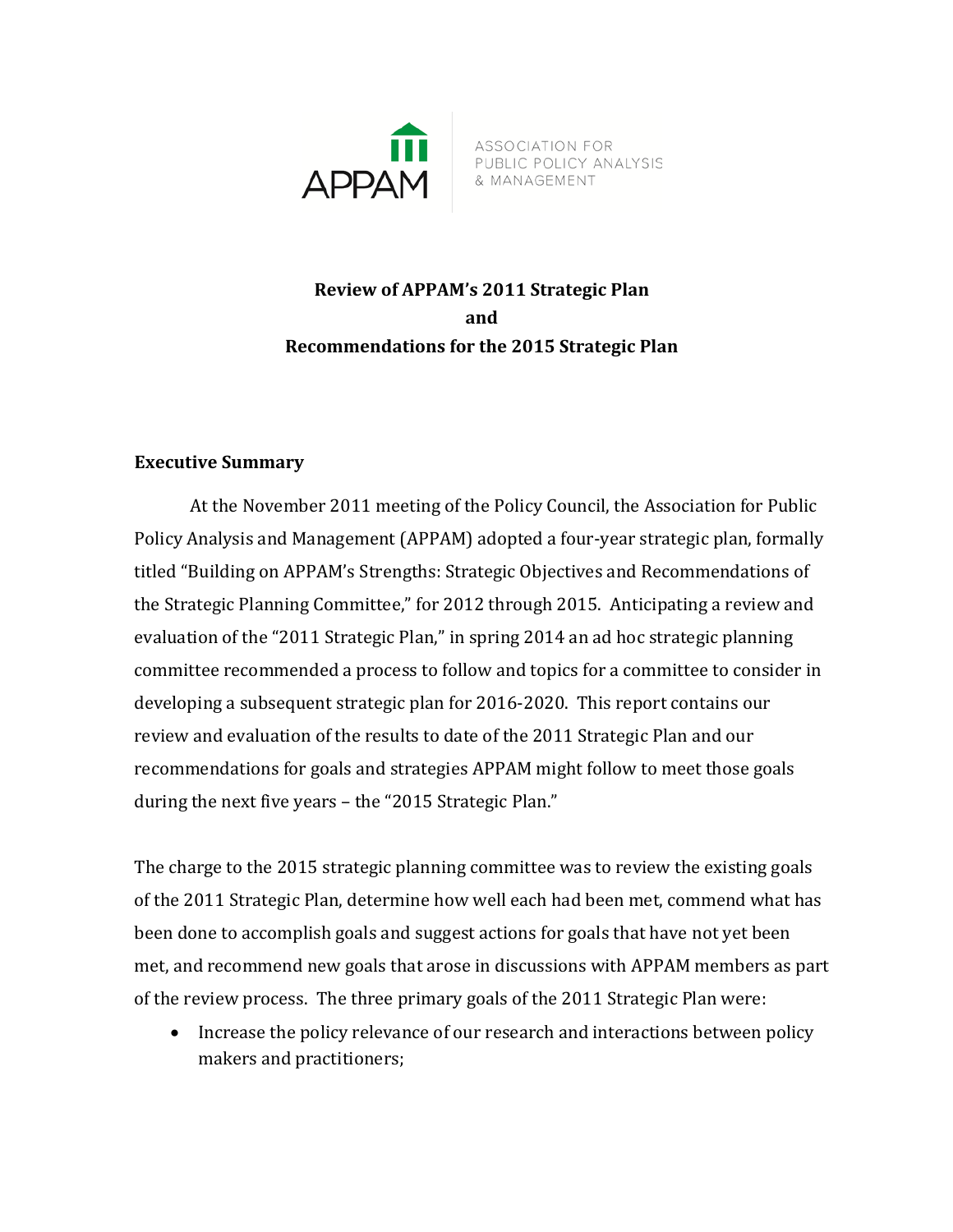- Create greater integration across disciplinary, methodological, topical, and academic/practitioner silos; and
- Expand active membership and increase membership diversity across gender, race and ethnicity, academic/practitioner status, and disciplinary backgrounds.

The plan also had recommendations related to three operational issues: collaborations with other organizations, curriculum building related to PhD and masters degree programs, and operational/governance of the Association.

Our review and evaluation of the 2011 Strategic Plan indicates that the following activities are working well:

- Changes to the governance structure designed to enhance its ability to meet the goals of the Association, including expanding the committee structure to include separate committees for Membership, Diversity, and Policy Relevance;
- Development of opportunities to engage policy makers and practitioners in a more "virtual" manner;
- Efforts to expand membership and involve more younger members and students in the Fall Research Conference and Association leadership roles;
- *JPAM*'s new editor, Kenneth Couch, has made some changes already to the journal and its impact ranking remains very high.

Despite the success of these actions and efforts towards meeting the 2011 Plan goals, we believe further efforts are needed for the Association to address key components of the goals of creating greater integration across interest silos and increasing our active membership and its diversity:

- Expand the racial/ethnic diversity of the "academic pipeline" and student bodies of our academic institutional members;
- Increase the disciplinary diversity of members and policy issues that are discussed at the Fall Research Conference; and
- Develop and manage relationships, including jointly sponsored conferences, with international organizations that focus on public policy issues relevant to APPAM's members.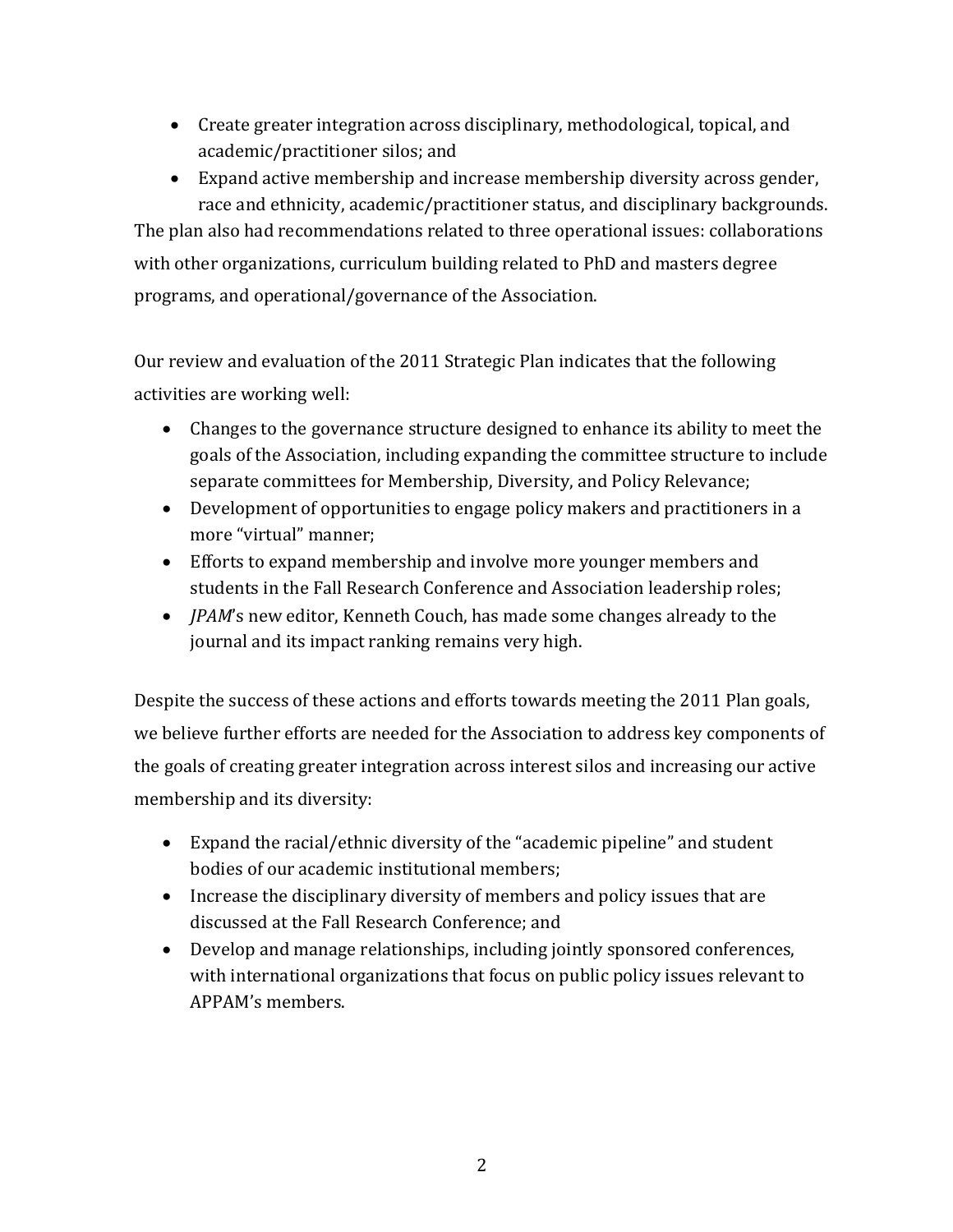The goals of the proposed 2015 Strategic Plan reinforce the previous strategic goals and support the continued work of the Policy Council committees, yet reflect the concerns and issues that the committee has identified as needing further efforts.

The proposed 2015 Strategic Plan identifies three primary goals:

- Promote the discipline of public policy analysis and management, and foster the professional development of people with degrees and interests in policy analysis and public management;
- Continue efforts to both increase the policy relevance of the Association's members' research and expand interactions between researchers and policy makers, including focusing on state and local concerns; and
- Expand efforts to create a more diverse membership with attention especially to race/ethnicity, academic discipline and policy interests, including policy issues with which other countries also are struggling.

Submitted by the 2015 Strategic Planning Committee

David Johnson, Co-Chair Katherine Swartz, Co-Chair Colleen Barry Charles Betsey Kenneth Couch John Martinez Jodi Sandfort Matthew Stagner Michael Shires Tara Sheehan, *ex officio* Jane Waldfogel, *ex officio*

November 2015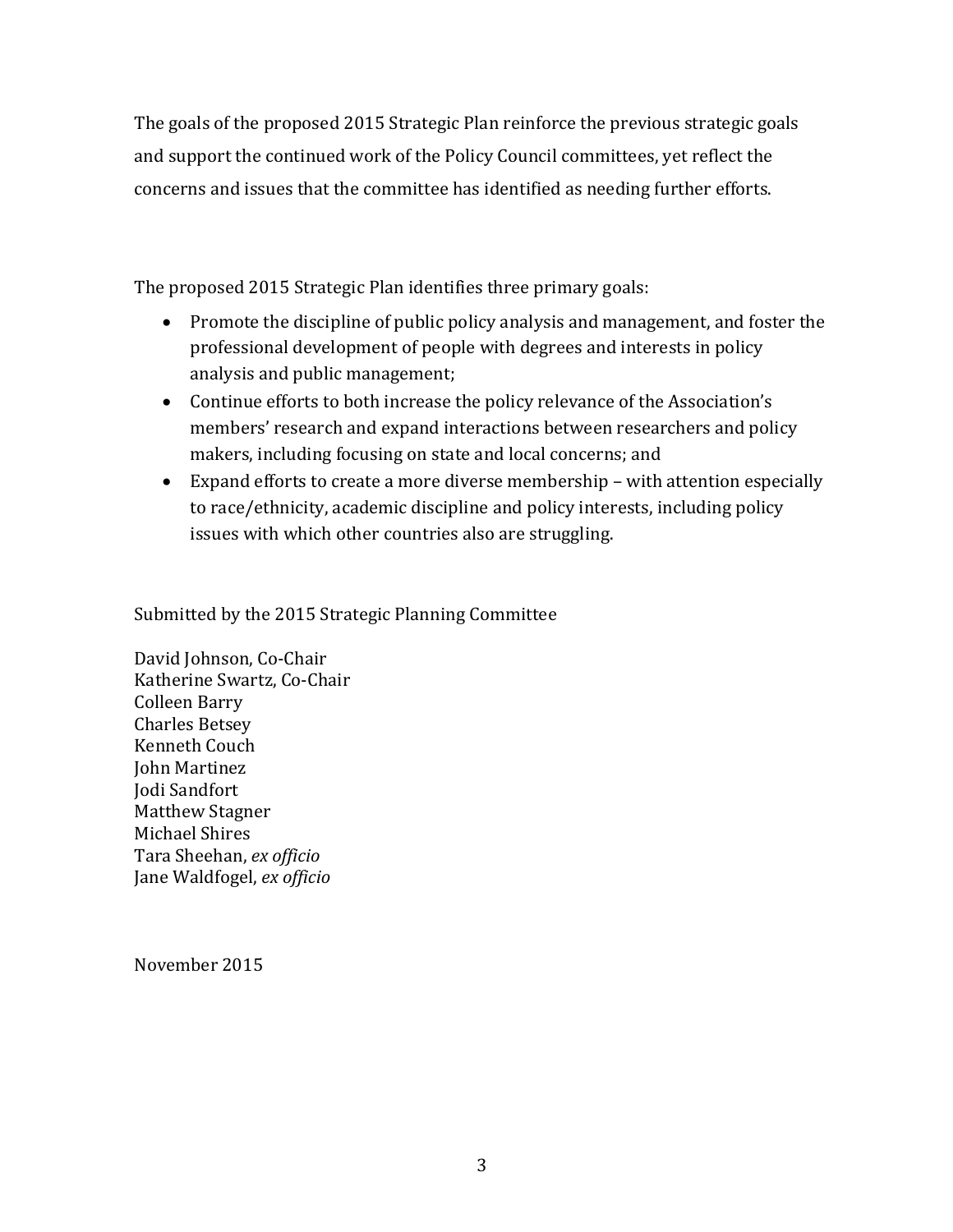# **Review of APPAM's 2011 Strategic Plan and Recommendations for the 2015 Strategic Plan**

#### **Introduction**

In November 2011, APPAM adopted a four-year strategic plan, formally titled "Building on APPAM's Strengths: Strategic Objectives and Recommendations of the Strategic Planning Committee," for 2012 through 2015.[1](#page-3-0) In 2014, an ad hoc committee recommended a process for reviewing and evaluating the "2011 Strategic Plan," and the Policy Council subsequently established the 2015 Strategic Planning Committee. The charge to the 2015 Strategic Planning Committee was to review the goals of the 2011 Strategic Plan, determine how well they had been met and endorse those that should continue to be goals, and recommend new goals that arose in discussions with Association members as part of the review process. This report and new strategic plan (the "2015 Strategic Plan") are the result of evaluating the effects of the 2011 Strategic Plan and our recommendations for strategies APPAM should follow during the next five years.

Our report has three major sections. In section I, we present our evaluation of the progress of the Association towards meeting the goals of the 2011 Strategic Plan. In section II, we discuss issues and themes for the revised goals and new goals that emerged from the member survey and in-depth interviews. In section III, we present our recommendations for addressing these goals over the next five years (2016–2020) – the "2015 Strategic Plan."

<span id="page-3-0"></span> <sup>1</sup> Please see [http://www.appam.org/assets/1/7/Building\\_on\\_APPAMs\\_Strengths.pdf](http://www.appam.org/assets/1/7/Building_on_APPAMs_Strengths.pdf) and [http://www.appam.org/assets/1/7/Full\\_Strategic\\_Planning\\_Committee\\_Report.pdf](http://www.appam.org/assets/1/7/Full_Strategic_Planning_Committee_Report.pdf)

The 2011 Strategic Plan was the first formal adoption of objectives for the Association since the late 1980s and very early 1990s. The Association now plans to evaluate its strategic plan every five years and establish new goals as well as recommendations for meeting prior goals that may not have been fully met.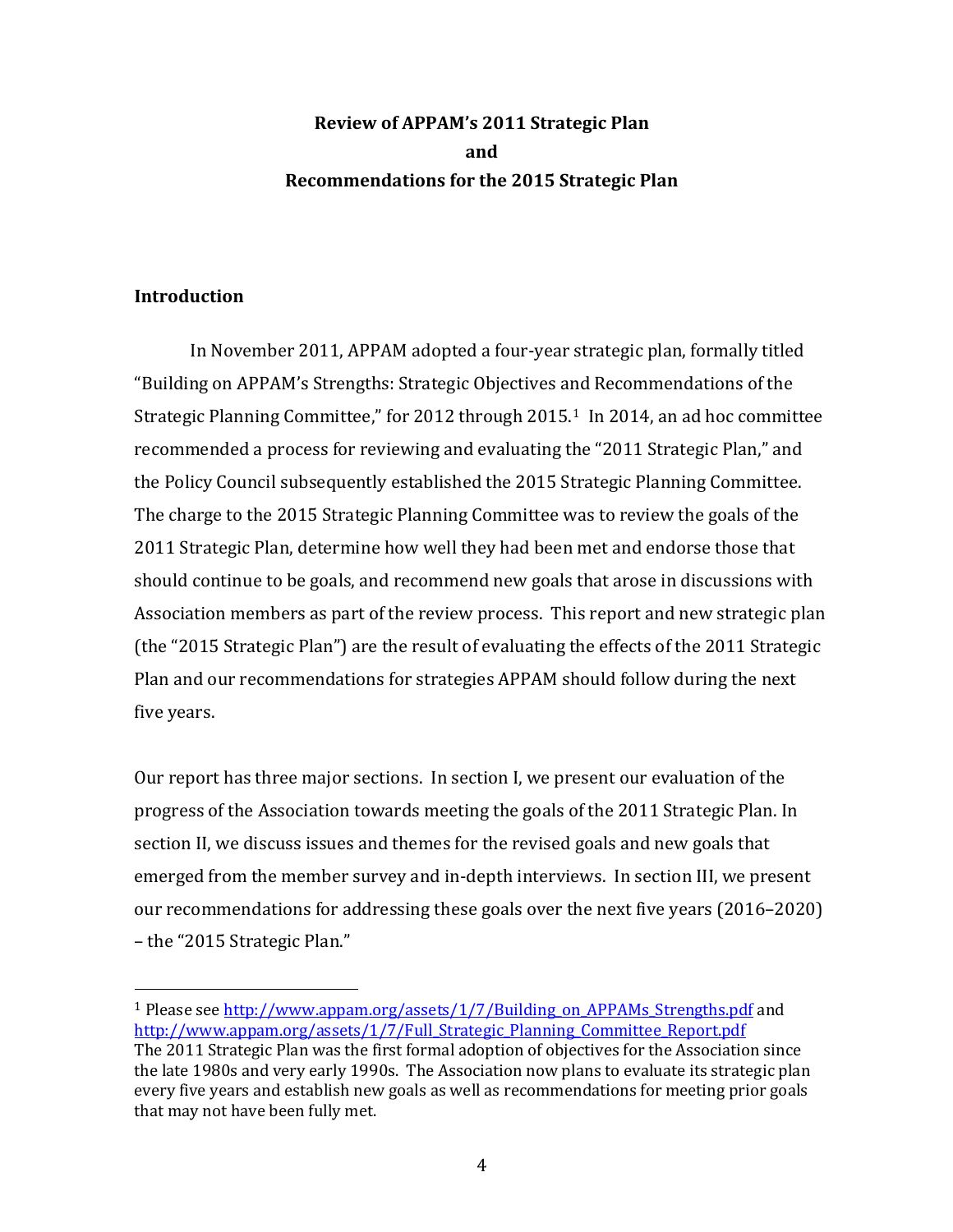#### **I. 2011 Strategic Plan: Review of Progress Made**

Any evaluation of progress towards goals of a strategic plan has to recognize that such a plan is a blueprint to help an organization organize its resources and prioritize objectives to meet its mission. Moreover, while strategic plans usually are created for a specific time-frame, it is the rare plan that contains goals that can all be achieved within the time-frame. Paraphrasing Robert Behn,<sup>[2](#page-4-0)</sup> leaders and managers cannot develop the perfect plan from the beginning. They have to experiment with initiatives to determine what works and what does not. Our evaluation was conducted with this point in mind – and the expectation that APPAM will need to revise its strategic plan every five years as we learn which initiatives are successful and as our goals change in response to successes and shifts in perceived needs.

In reviewing the progress made with the goals of the 2011 Strategic Plan, we relied on data the Association has collected about membership and presenters at the Fall conference; actions taken by the leadership; and responses to the on-line survey of APPAM members that we conducted in March, focus group discussions with the Institutional Representatives and Policy Council members in April, and in-depth interviews that we conducted with thirty people who represent a cross-section of active current and prior leaders of the Association as well as younger members and people at member institutions who no longer regularly attend APPAM conferences.[3](#page-4-1) In addition, a strategic plan Scorecard was created by former President Paul Decker and Executive Director Tara Sheehan to illustrate how well the goals were being met and whether various specific efforts were having their intended effects related to the goals. The scorecard was created to help the association's leadership keep track of various

<span id="page-4-0"></span> <sup>2</sup> Robert Behn: "Management by Groping Along," *JPAM*, 7(4):643-663 (1988).

<span id="page-4-1"></span> $3$  The on-line survey, conducted in March, had a 29% response rate. We held four focus group discussions, lasting 45 to 60 minutes each, with Institutional Representatives and Policy Council members who were at the Spring meeting. We are grateful to them and the thirty individuals, most of whom have long ties to APPAM, who graciously provided thoughtful answers to in-depth interviews in the Spring of 2015.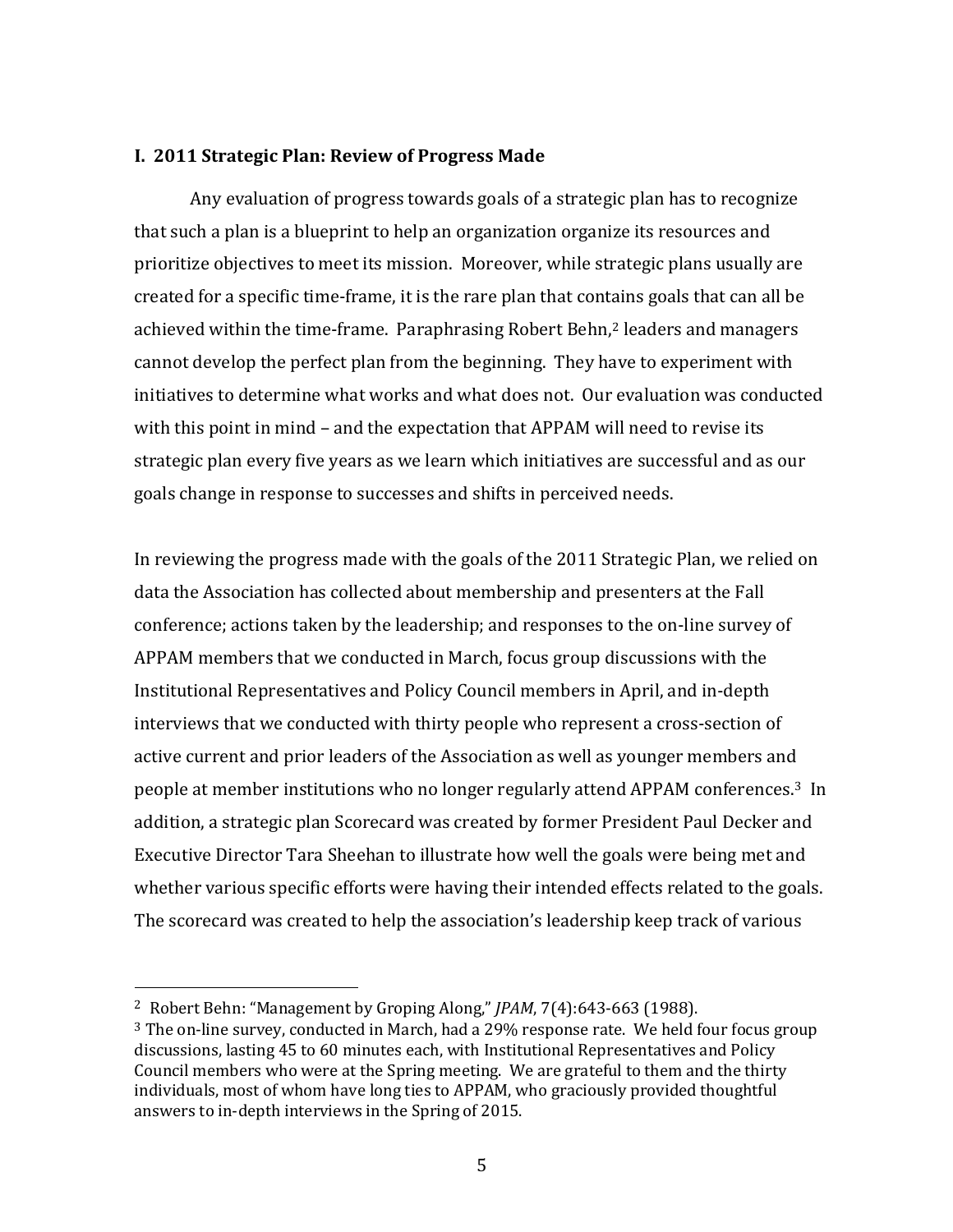efforts to meet the 2011 Plan goals.<sup>[4](#page-5-0)</sup> We also found the scorecard useful in our evaluation of the Association's progress with the goals. As the scorecard indicates with green, yellow or red shadings of boxes, some of the goals are being met while others need continued effort.

The 2011 Strategic Plan has three major goals:

- Increase the policy relevance of our research and interactions between policy makers and practitioners;
- Create greater integration across disciplinary, methodological, topical, and academic/practitioner silos; and
- Expand active membership and increase membership diversity across gender, race and ethnicity, academic/practitioner status, and disciplinary backgrounds.

In addition, three "Other Issues" were raised in the longer version of the 2011 Strategic Plan as operational objectives or areas that would be beneficial for the Association to pursue:

- Increase efficiency and responsibility related to the operations and governance of the Association, particularly with respect to responsibilities of Policy Council members and with respect to balancing the need for expanding APPAM staff with budget constraints;
- Explore opportunities for collaborations with other professional organizations; and
- Foster occasions for institutional members to engage in curriculum building related to PhD programs and especially to masters degree programs.

# *Goals That Have Had Substantial Progress*

Our review indicates that substantial progress has been made in addressing three goals and "other" issues:

1. Changes to the governance structure of APPAM, particularly the downsizing of the Policy Council and engaging its members in substantive committee work. The Policy

<span id="page-5-0"></span> <sup>4</sup> A copy of the scorecard is included in the APPAM Annual Report 2014.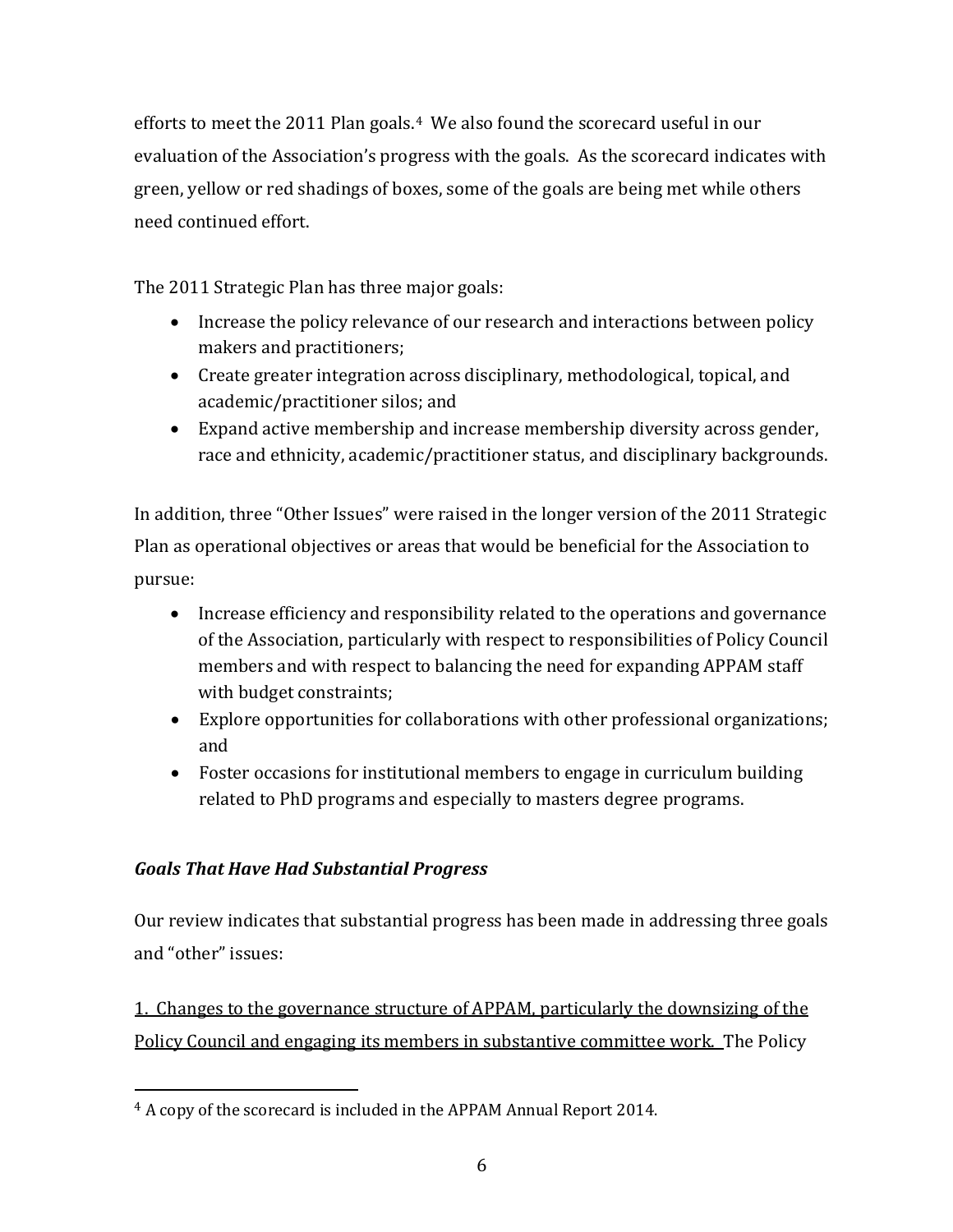Council approved two of the 2011 Strategic Plan's governance structure recommendations in November 2011: the establishment of a new committee structure and participation guidelines for Policy Council Members. Six new ad hoc committees were formed; in the future such committees may become standing committees (i.e., changes to the bylaws would have to be made to convert them to standing committees). Ad hoc committees have to be reconstituted annually by the APPAM President but the expectation with these committees was that they would exist through at least 2015 (the years of the 2011 Strategic Plan). Four new committees were created specifically to address the goals of the 2011 Strategic Plan:

- Membership (to develop membership recruitment plans and priorities, develop new membership benefits as appropriate, reach out to underserved members, and so forth);
- Diversity (to promote diversity in the Association's membership, at its member schools, and in its leadership);
- Communications/Website (to determine the most appropriate vehicles and methods through which APPAM communicates with its members, oversee the APPAM website operation, assist in creating newsletters, and so forth); and
- Committee on Policy Relevance (responsible for determining how best to increase the exposure of APPAM research to policymakers and program operators, and expand the knowledge of APPAM members about research topics that policymakers find important).

The new committee structure and participation guidelines are intended to promote greater leadership responsibility among the Policy Council members.[5](#page-6-0) Along with these changes, the APPAM staff now includes a new Director of Communications, and two well-qualified people have joined the staff since 2014, greatly enhancing the office operations of the Association. The progress that has been made in meeting the goals and issues we highlight here is due in large part to the new committees and the revamped governance structure of APPAM.

<span id="page-6-0"></span> <sup>5</sup> Committees also are expected to provide annual reports of their activities to the Policy Council to ensure that committee responsibilities are taken seriously.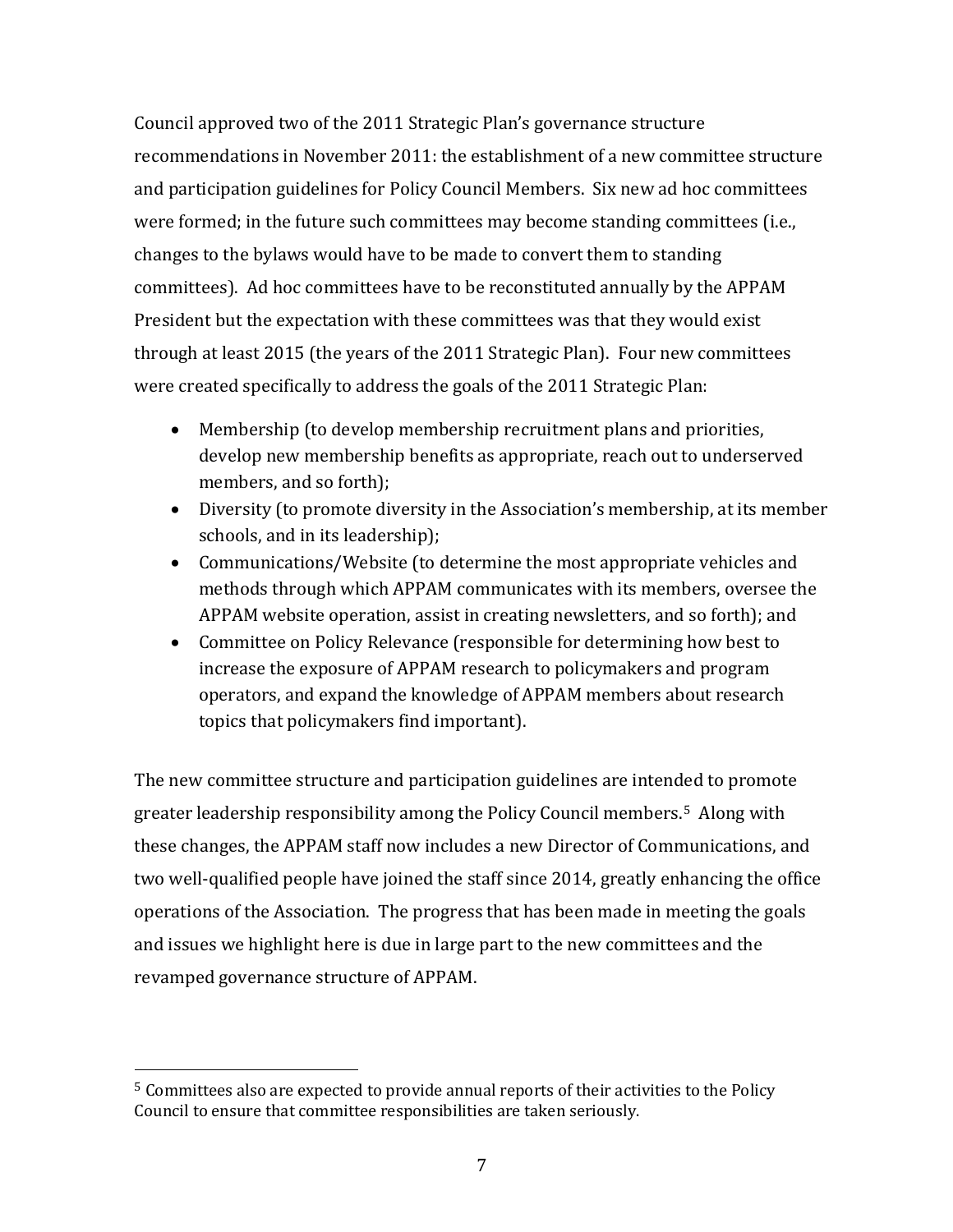2. Development of opportunities to engage policy makers and practitioners in a more "virtual" manner. Since launching the 2011 Strategic Plan and creating the new committees, APPAM has taken concrete steps to better highlight its activities for interested policy makers, people implementing programs, and its own members. In particular, the recent addition of a Director of Communications, has raised the visibility of the activities of APPAM, its members, and member institutions. Progress clearly has been made in creating the capacity to have a larger digital presence and increase the online presence of the association. All aspects of conferences have moved in a digital direction including the availability of a conference program online via a dedicated application, podcasts of selected events from conferences, and the launch of a web site for best papers from the Fall Research Conference. Additionally, a process has been developed to create standard content drawn from each paper published in *JPAM* for the web site and to solicit a podcast related to the article from the authors. As with many activities, success seems to breed desires for more such efforts, which we interpret as a positive sign. The feedback from a variety of interview and focus group participants is that the Association should continue to consider additional online activities that might engage its members and external policy makers and practitioners.

A quite different initiative to increase APPAM's visibility among policy makers is the annual APPAM Exemplar Award (first awarded at the 2013 Fall conference). The APPAM Exemplar Award recognizes outstanding policy leaders who have combined extraordinary policy-making skills with research in the process of implementing policies.

3. Efforts to expand membership, and involve more younger members and students in the Fall research conference and Association leadership roles. As one way to involve more students in the leadership, two student seats were created for the Policy Council when the downsizing of the Policy Council went into effect in 2013. The new Membership Committee focused its attention on attracting younger members and engaging students in APPAM activities (e.g., recruiting students to a few of the new committees, and developing, with the Conference Committee, a workshop focused on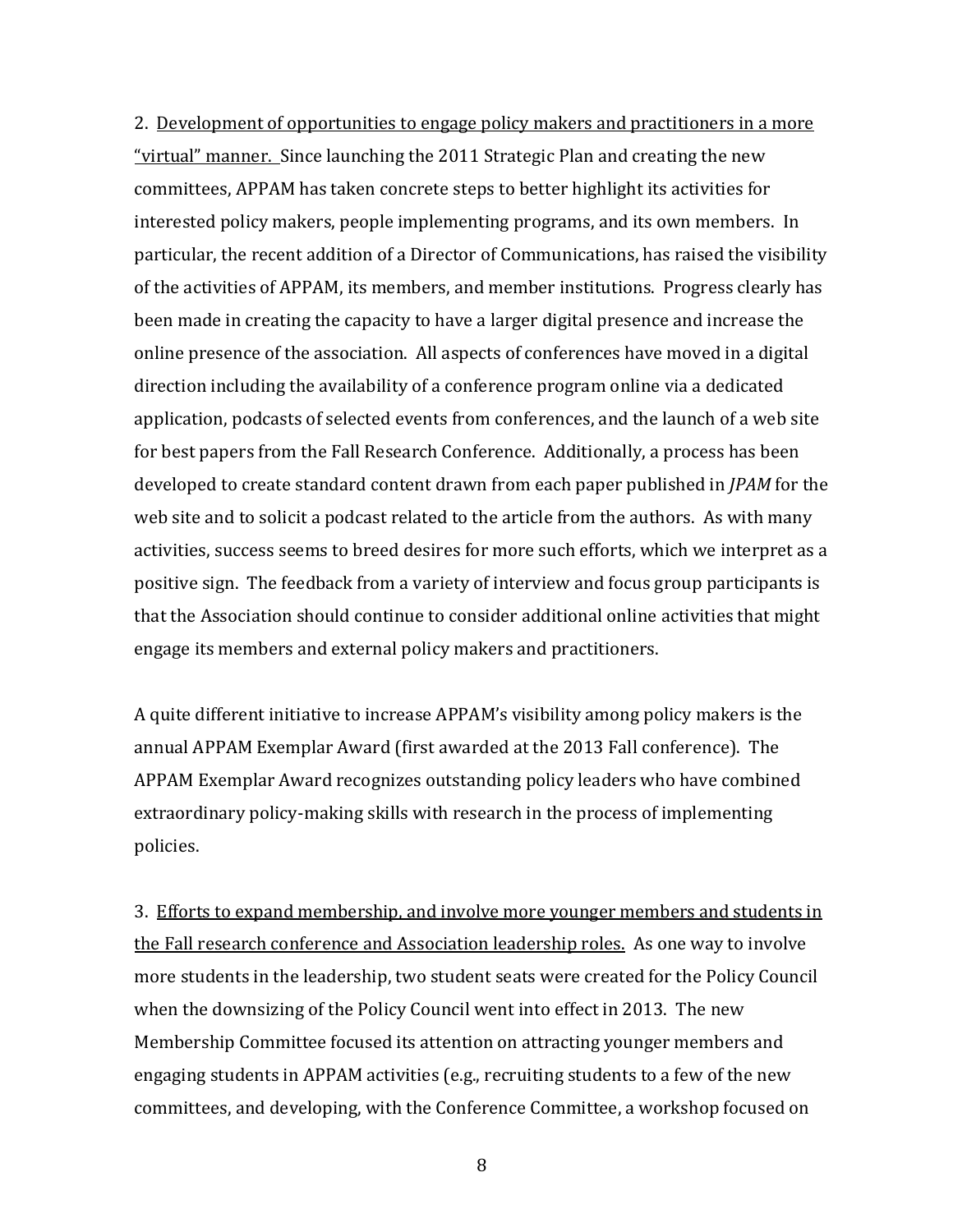employment opportunities for MPA/MPP students, and the recent introduction of student "brown bag lunches" and receptions in Washington organized around policy issues). Other efforts undertaken since 2011 that may have increased membership and interest in the Fall conference include the introduction of caucuses (discussion groups on specific management or policy topic) and professional development sessions specifically designed for doctoral students. The Membership Committee and the Association's leadership created a "Five Year Member Report (2011 – 2015)" and they are in the process of moving to a new database that will make it easier to track information about the member characteristics over time. The total individual membership grew significantly between 2011 and 2014: the number of student members increased from 523 to 970, and the number of professional members rose from 855 to 1,136. In addition, the number of institutional members grew from 80 to 94 (and is 96 as of mid-2015). Further, since 2010, the share of people registered for the Fall conference who are students has risen from 19% to 25%. Altogether, these numbers suggest that the Membership Committee has succeeded in expanding the number of members, and getting more students to join the Association and attend the Fall conference.

When the shift to the new database for members is completed, we will have better data for judging how well the Association is doing in terms of recruiting junior scholars as members and expanding the diversity of the membership. We return to the diversity efforts in discussing ongoing goals.

#### *Goals that Remain Ongoing Goals*

Other goals and governance issues continue to be concerns, however, and thus remain as ongoing goals in the 2015 Strategic Plan. We wish to emphasize that the goals and issues that need continued efforts are not one-off, easily addressed concerns; they are likely to require sustained and creative efforts for some time.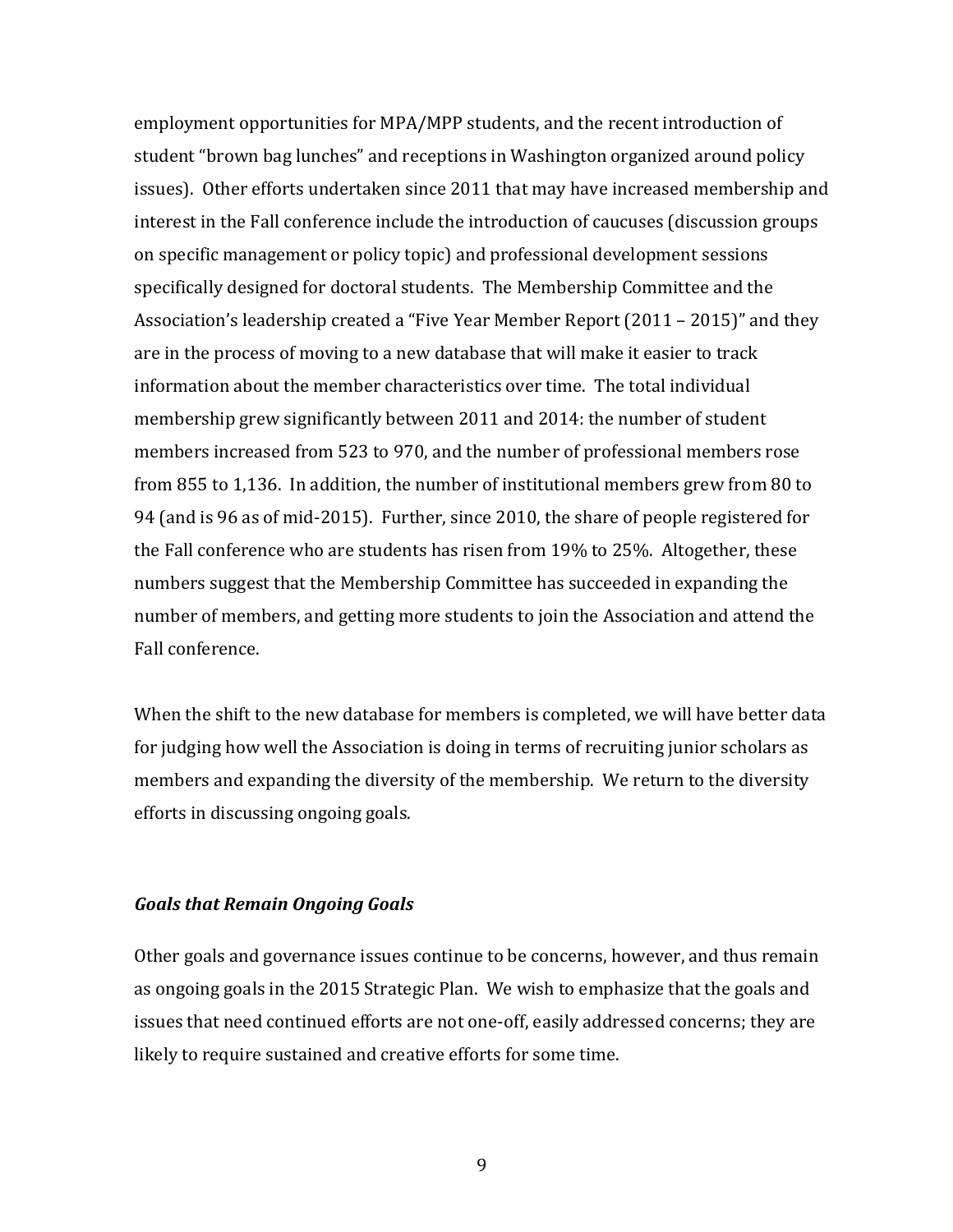In particular, efforts to expand the diversity of members (as part of the goal of expanding the active membership) need greater attention. The 2011 Strategic Plan noted the importance of racial and ethnic diversity to APPAM (the plan also referenced other types of diversity including gender, discipline, training, methodology and ideology). The Plan did not suggest specific recommendations but rather charged the Membership committee with developing a strategy to ensure racial and ethnic diversity. This charge was later assigned to the new Diversity Committee.

As noted in the Scorecard, the Diversity Committee's primary tasks have included developing three to five sessions specifically related to diversity issues for the Fall conferences, and exploring opportunities for APPAM to work with diversity policy organizations to provide more information about the disciplines of policy analysis and public management. The first task has been accomplished in various ways. For example, the Spring 2013 conference was entirely focused on diversity and equity in public policy, and three sessions created by the Diversity Committee were included in the Fall 2014 conference. APPAM will continue to set aside 3-5 sessions at the Fall conference to ensure diversity related issues continue to have a presence on the agenda. There hasn't been as much movement on the second task. The Diversity Committee has re-connected with PPIA[6](#page-9-0) but finds it challenging to work with them given their limited staff capacity. PPIA remains a potentially strong pipeline for diversity, particularly for academic institutional members with masters level programs, and for non-academic members seeking a diverse pool of undergraduate and masters level employment candidates. However, unless APPAM (or some other institution) takes on a larger role (beyond our \$10,000 annual contribution), either by providing more financial support or staff resources, it is unlikely we will be able to leverage our relationship with PPIA beyond what is being done now. We know that the Diversity Committee is exploring possibilities for partnering with several other

<span id="page-9-0"></span> <sup>6</sup> The Public Policy and International Affairs (PPIA) program promotes "diversity and leadership in public service" by offering fellowships to participate in a Junior Summer Institute for underrepresented undergraduates interested in pursuing a masters degree in public or international affairs at one of the PPIA Consortium graduate schools. Other supports also are provided to fellows, including financial assistance towards their masters degree.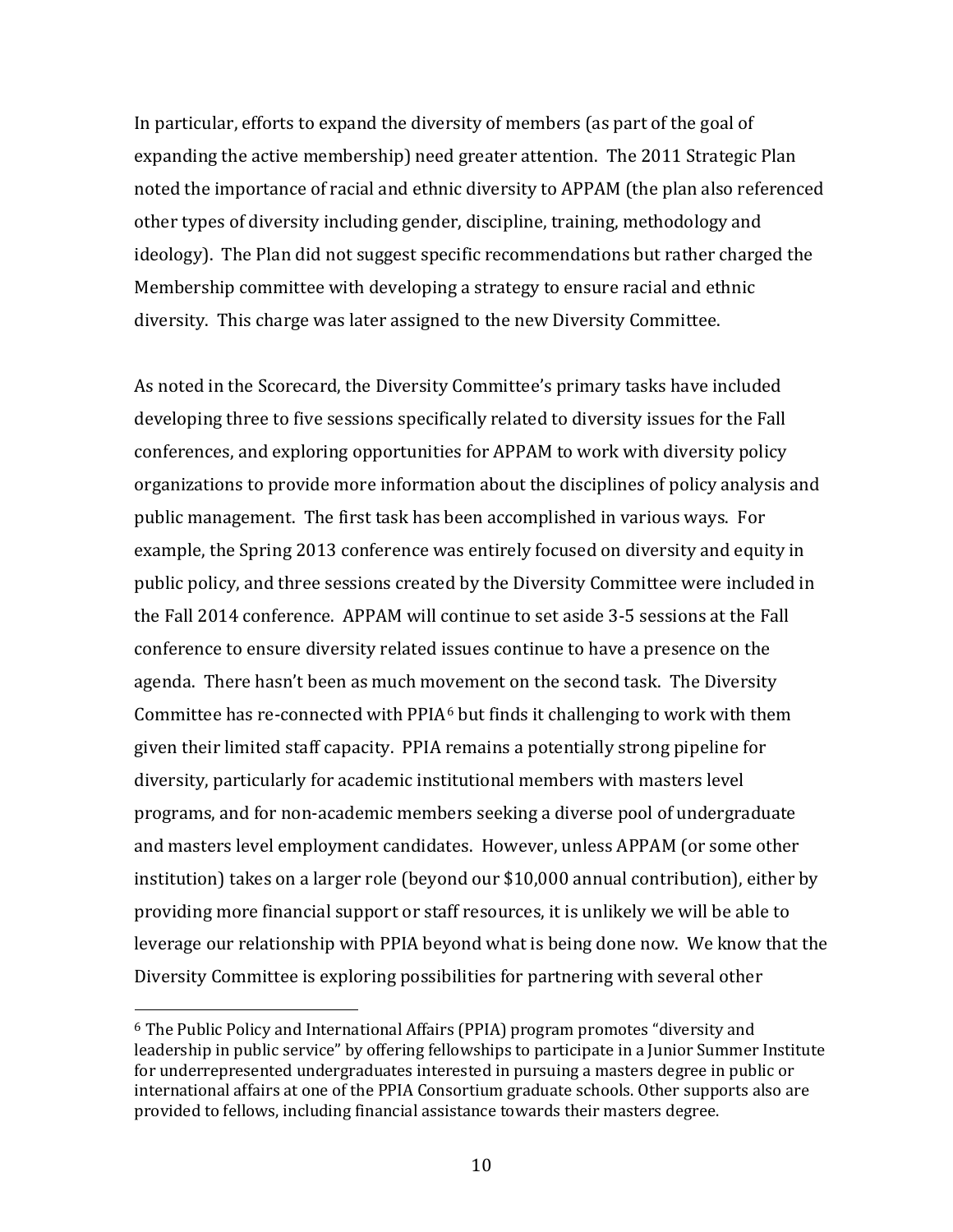organizations that are trying to encourage undergraduates of color to consider careers in policy-related fields, such as economics or political science. We encourage these efforts. Doing so could increase the pipeline of possibly underrepresented faculty and researchers among our institutional members, and increase the diversity of student bodies at our policy school members.

The Association's website has a page on diversity initiatives and it states that APPAM desires the participation of individuals trained in every research discipline related to public policy analysis and management. It further says that special efforts have been made to attract sociologists and environmental scientists to the Association's programs and activities. Nonetheless, research discipline diversity among members is perceived by many as not representing the full spectrum of interests of faculty at policy schools (e.g., national security, international relations, transportation and infrastructure development, energy and the environment). Our in-depth interviews and focus group discussions with Institutional Representatives and Policy Council members indicated that many people view APPAM as focusing almost exclusively on social policy issues such as welfare, health, education, job training programs, immigration, and some public management themes. Given the wider breadth of policy interests of people who conduct research and teach about public policy issues, we recommend that the Membership Committee or Diversity Committee work with the Program Committee to try to attract a greater diversity of research disciplines among members.

Separately, efforts to expand APPAM's international activities and relations with similar policy organizations in other countries received mixed reviews. Most members did not participate in the international conferences that APPAM helped organize over the past five years, and this goal was not a top priority among members who responded to the survey. However, institutional member representatives were quite bull-ish on the need for APPAM to reach out to similar organizations or policy schools in other countries, and to build on APPAM's earlier efforts to develop conferences with international themes and participation. Accounting for "globalization" was a theme that many institutional representatives mentioned as important. Moreover, many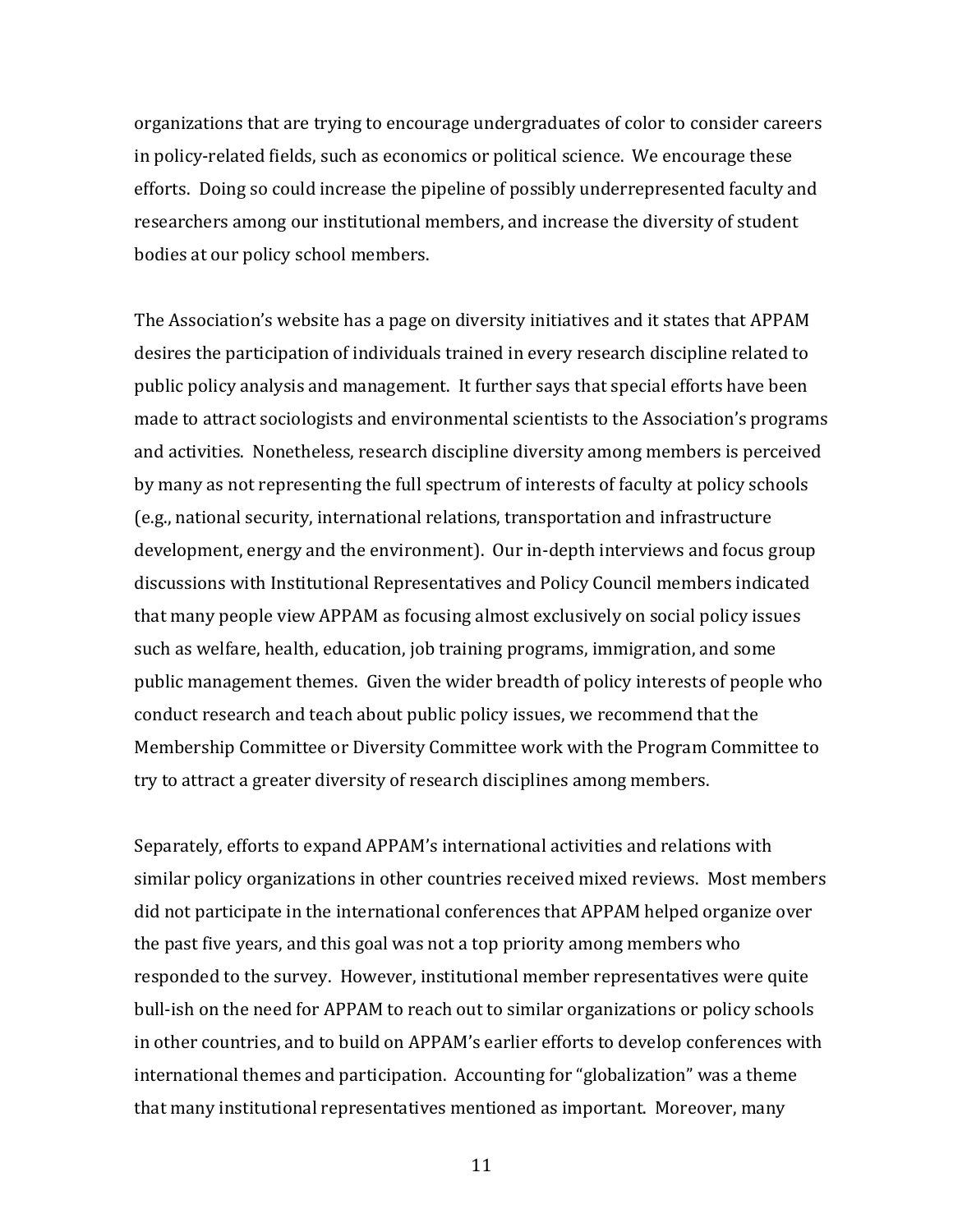stated a desire for opportunities to connect with policy researchers and policymakers in other countries – either at APPAM's Fall conference or at conferences that might be organized along a policy issue theme where comparative research papers would be presented. We note that there is a "distance" between what the institutional representatives want and what members have shown an interest in with respect to international conferences. Deciding how to proceed with such efforts in the future will have to consider the relative benefits and opportunity costs of investing resources in developing international conferences.

The operational objectives of the 2011 Strategic Plan of exploring opportunities for collaborations with other professional organizations, and fostering occasions for curriculum building related to PhD and masters degree programs do not seem to have been given much attention since 2011. The 2014 Spring conference provided one exception: its theme was "Teaching Policy Analysis and Management in Today's Classroom."[7](#page-11-0) We are not sure why each of these "other" issues has not received more attention. We suspect that exploring opportunities for collaborations requires further thought as to what the goals would be of such collaborations. We heard various ideas related to these objectives but we did not hear a clearly articulated raison d'etre.

## *Summary Evaluation of 2011 Strategic Plan*

In sum, APPAM has made substantial and significant progress in changing the governance structure, developing opportunities to raise the visibility of APPAM among policy makers, and expanding the membership (particularly student members) and increasing the involvement of younger scholars in the association's conferences. But progress towards expanding the diversity of the membership in terms of race/ethnicity and by discipline, methodological approaches and policy issues of

<span id="page-11-0"></span> <sup>7</sup> The Spring conferences in 2001, and 2004 through 2008 had significant education themes or sub-themes. For a list of the Spring conference themes since 1986, see http://www.appam.org/events/spring-conference/.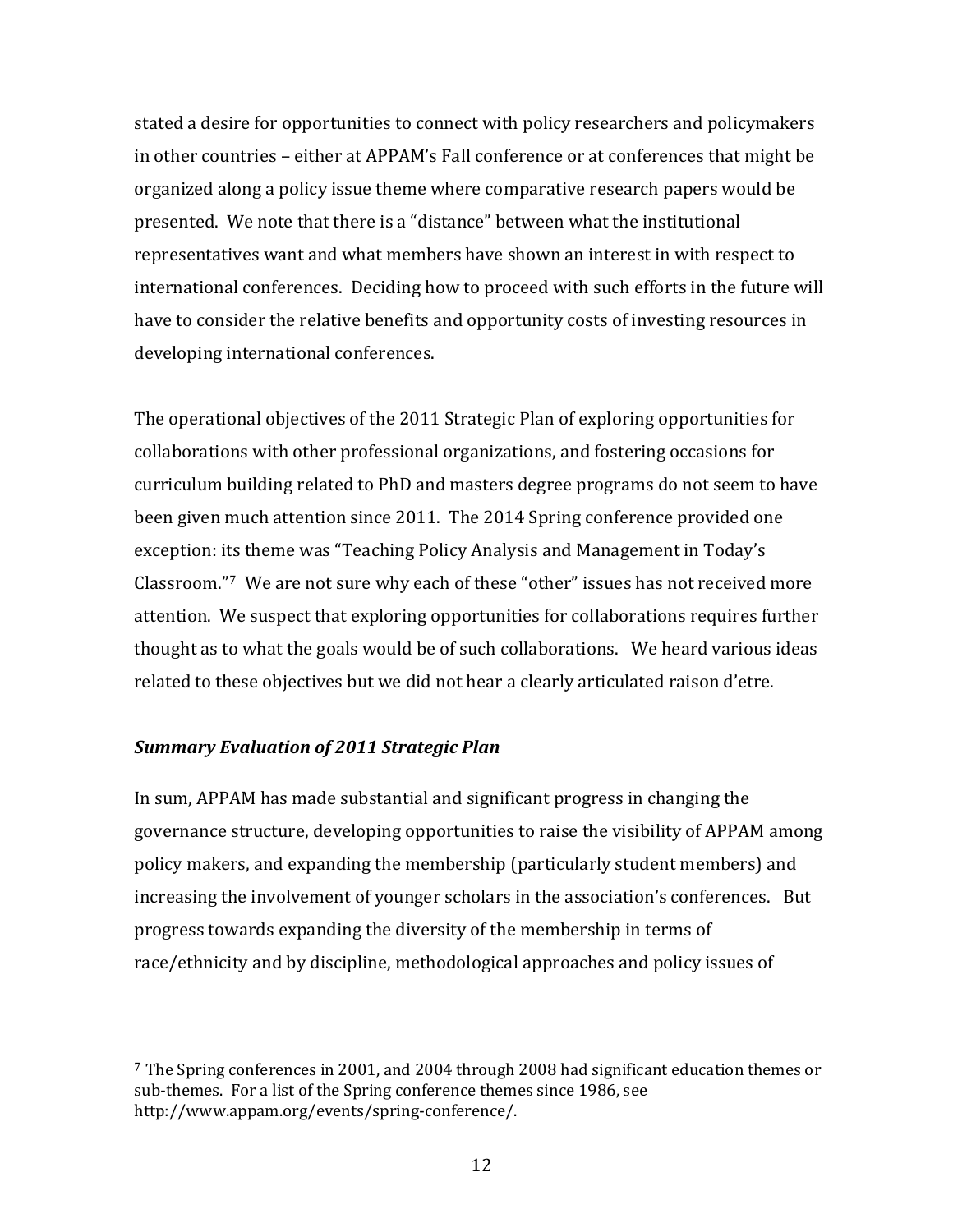interest has been harder to achieve during the past five years. Expanding diversity remains a goal for the next five years.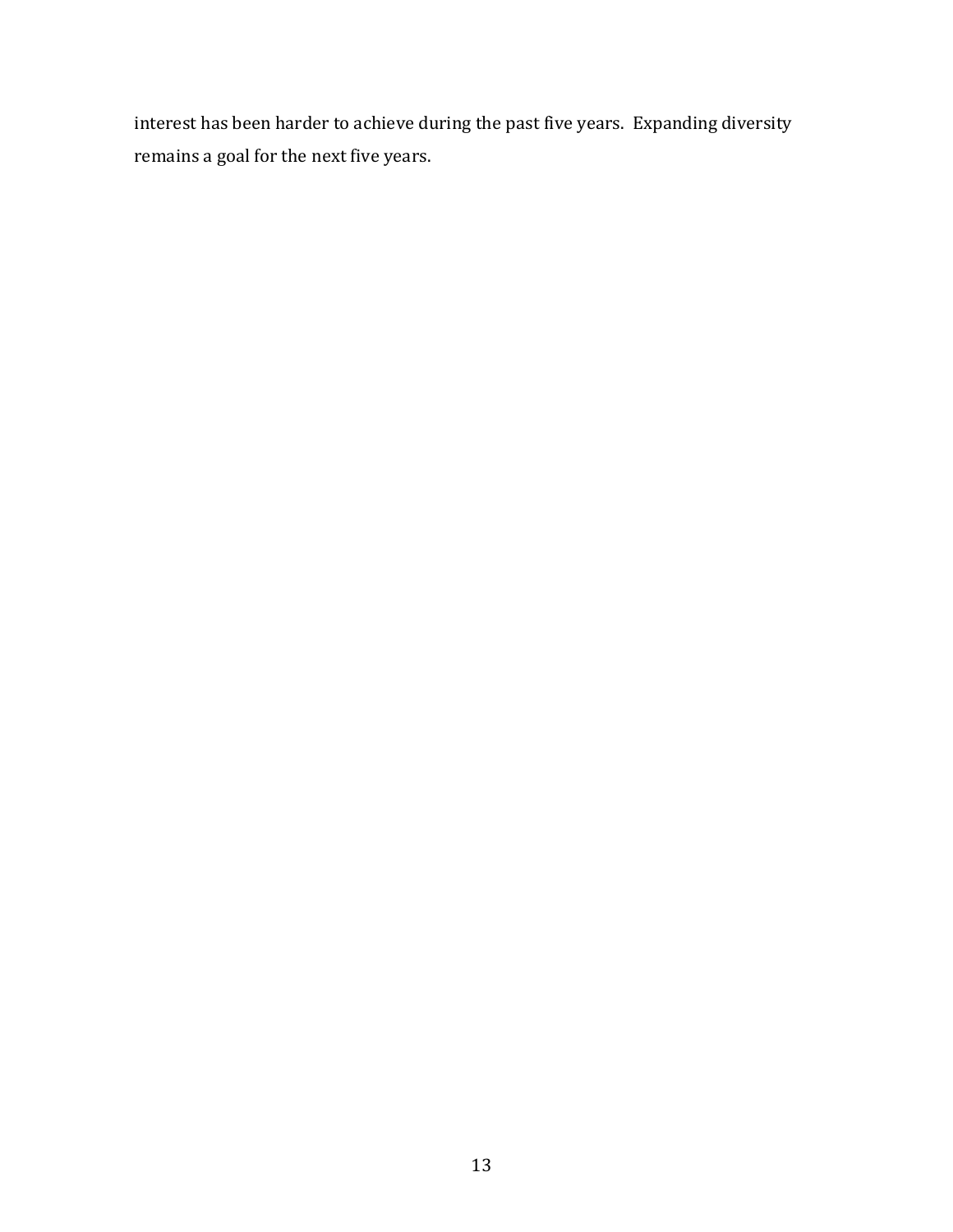#### **II. Three Themes for the Next Strategic Goals**

Our synthesis of the comments and discussions with the focus groups and indepth interviews, and responses to the membership survey suggest three major issueareas where APPAM should focus its strategic efforts for the next five years. These include some of the same issues and themes behind the 2011 Strategic Plan goals. As such, they underline the point that some goals may not be achievable within the timeframe of one strategic plan and on-going efforts by the Association are needed to effect changes embodied in goals. We note that people who participated in the survey and discussions offered many imaginative and thoughtful suggestions for how to advance towards achieving various objectives. We have included a number of these suggestions as examples of what the Association might do during the next five years.

We also note that as a professional organization, APPAM serves at the intersection of the public policy research, policy analysis, and policy-making communities. It is clear from the discussions and comments that APPAM has been most successful at interacting with the first two of these three communities, albeit unevenly across subfields, but has struggled to connect to the policy-making community. The proposed goals in the 2015 Strategic Plan seek to confront that challenge directly, promoting strategies that better equip our researchers and analysts to connect with policymakers, expand the areas of research that may more directly connect scholars with policymakers, and expand the pool of individuals involved with the Association.

The themes behind the concerns we heard most about are desires that APPAM:

- Promote the discipline of public policy analysis and management, and foster the professional development of people with degrees and interests in policy analysis and public management;
- Continue efforts to increase the policy relevance of Association's members' research and expand interactions between researchers and policy makers, including focusing on state and local concerns; and
- Expand efforts to create a more diverse membership with attention especially to race/ethnicity, academic discipline and policy interests, including policy issues with which other countries also are struggling.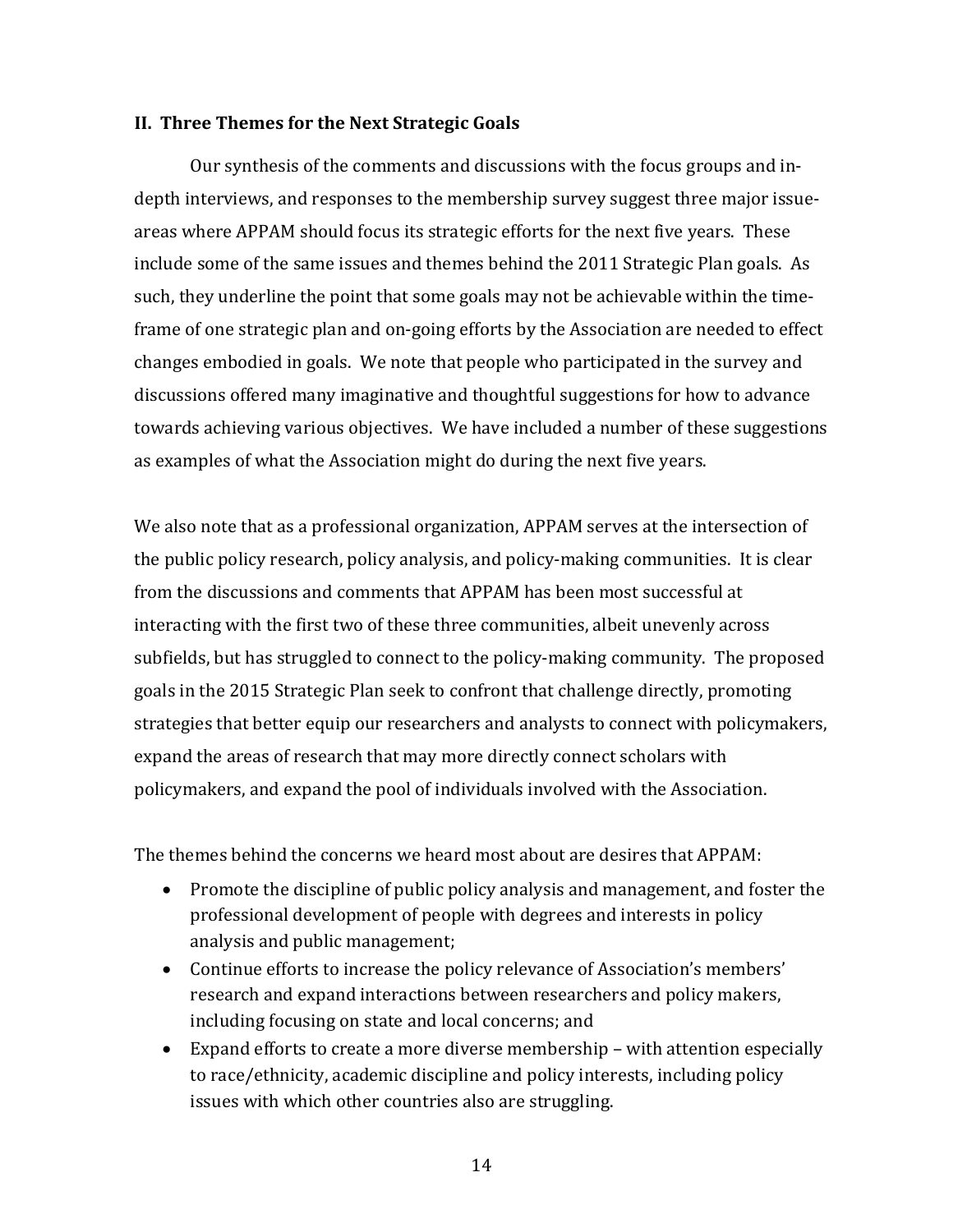In what follows here, we discuss each of the themes in more detail, including areas of concern and promise that relate to each theme. Our proposed recommendations for a strategic plan to address the themes and concerns are discussed in the subsequent section.

### *1. Promote the discipline of public policy analysis and management, and foster the professional development of people with degrees and interests in public policy analysis and management*.

Promoting the discipline: Since at least the mid-1960s, public policy analysis and management has been regarded as a discipline independent and distinct from economics, political science, sociology, psychology, and business management, among other disciplines. Schools of public policy and public affairs were established in part to emphasize that public policy issues needed people trained with different research and management skills and ways of thinking about problems than what people with backgrounds in public administration, business, economics or politics typically have. In recent years, concerns have been raised that public policy analysis and management as a discipline has been subsumed under or treated as secondary to the disciplines of economics, political science, quantitative methods, or sociology. This shifting or deemphasizing of public policy analysis and management as a distinct discipline can be seen in faculty searches at schools of public policy or public affairs. Moreover, some interviewees suggested that papers presented at the Fall research conference or that are published in *JPAM* seem to be disproportionately by economists.

Thus, there is a sense among many members that the discipline of public policy analysis and management needs to be promoted as distinct from other disciplines represented in curricula and faculties of our member institutions. This desire is not new; in many ways it is the genesis of the Association in the late 1970s, and it was a primary issue in the late 1980s when the Association created an earlier version of a strategic plan. Moreover, the issue is linked with a feeling that promoting and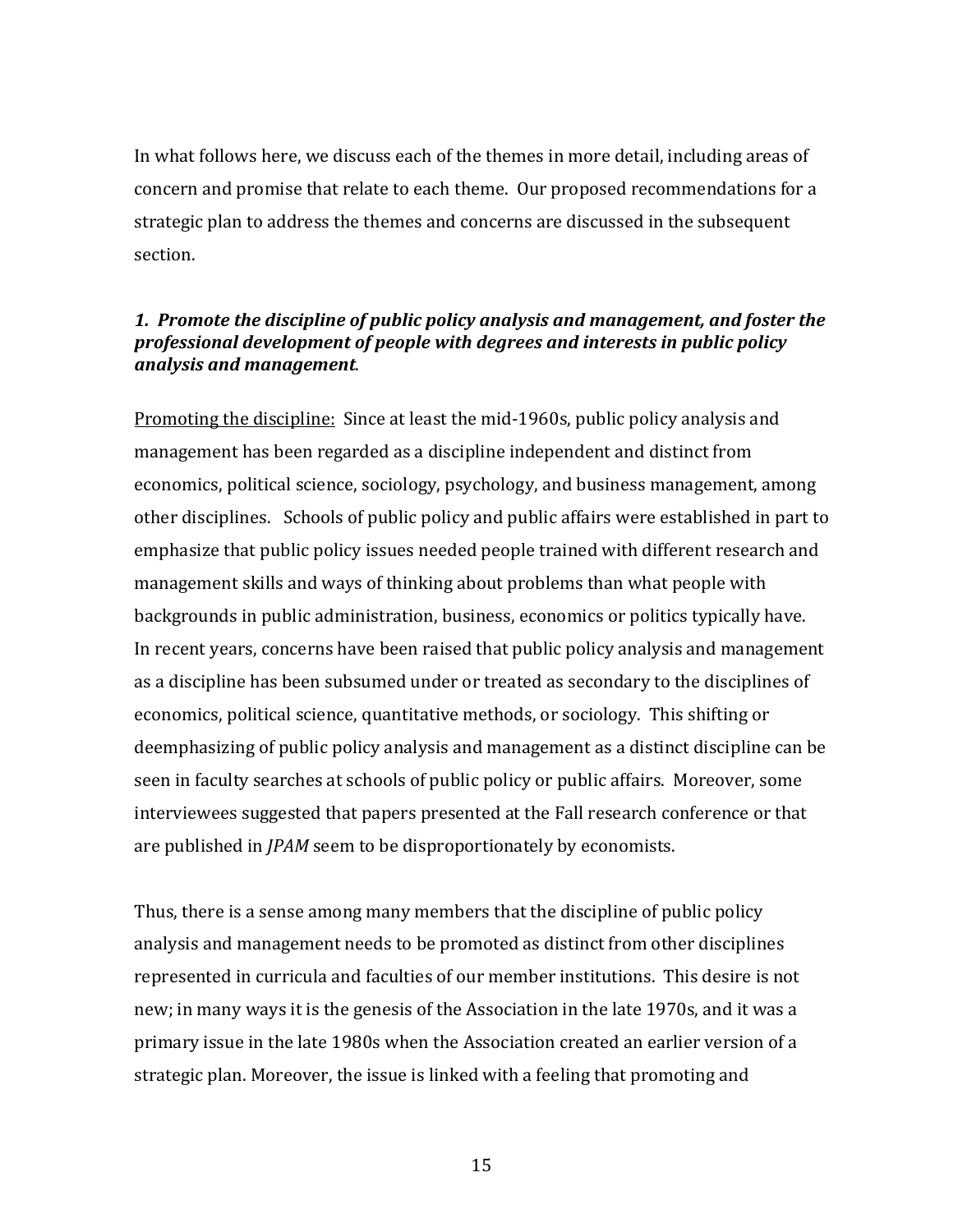distinguishing the discipline would be boosted if the Association were also to foster professional development programs.

Perhaps the Association's primary mechanism for promoting and distinguishing the discipline of public policy analysis and management is the *Journal of Policy Analysis and Management (JPAM). JPAM* is a leading journal in the fields of public policy and public management, typically ranked among the top three journals in Public Administration. *JPAM* has a very high visibility in the academic community concerned with public policy analysis and management. Publication within the journal is important to academic institutional members in assessing faculty for tenure and also to nonacademic institutional members in demonstrating the excellence of their work. The high visibility of the journal is also important in the development of the field of public policy analysis and management. Nonetheless, the number of submissions greatly exceeds page space available for publication. The overwhelming number of manuscript submissions creates a natural desire to have additional outlets to further disseminate the research and other activities of APPAM's members – and as part of a strategy to promote the discipline of public policy analysis and management.

A sizeable share of interviewees, focus group participants and survey respondents feel that APPAM should continue to consider expanding the portfolio of outlets to disseminate research and other activities by and for its members. With that, there also is a strong belief that the content of the outlets should be subject to a rigorous level of peer review. Currently, the primary components of the Association's media portfolio are *JPAM* and the Association's web site. APPAM's web site, in addition to general content, has hosted a repository of "best" conference papers; the Policy Council voted at its November 2015 meeting to create an annual *Conference Proceedings* volume of such papers. A potentially important addition to these activities would be the initiation of a second peer-reviewed journal that would have a clear vision distinct from that of *JPAM* and other top management journals. We discuss this further in our recommendations for the 2015 Strategic Plan.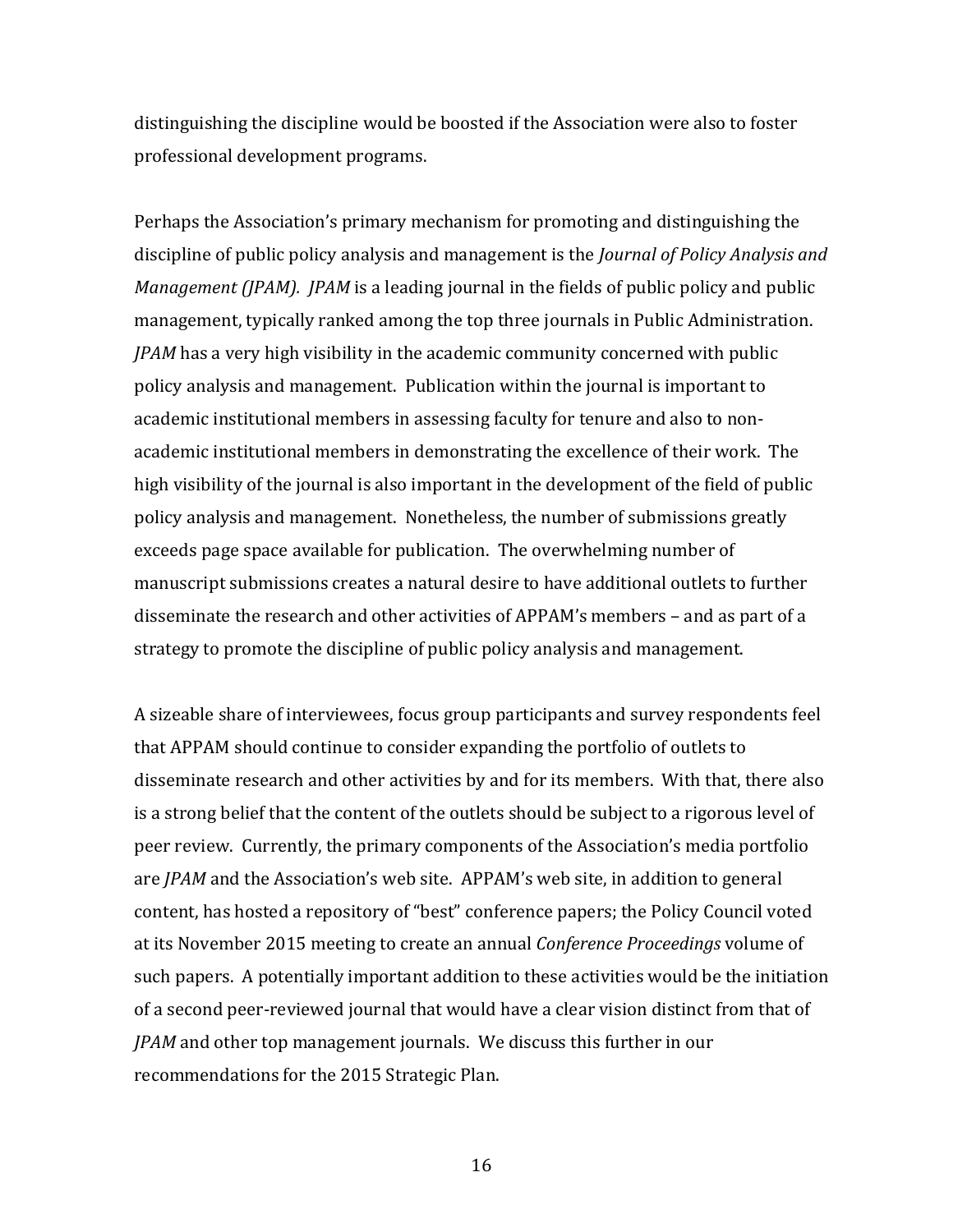Professional Development: Many people applauded APPAM's efforts to facilitate professional development and career mentoring for new researchers – and a substantial number also suggested that APPAM sponsor similar opportunities (at the Fall conference or at other times during the year) for members further along in their careers. In particular, new and seasoned members expressed interest in knowing more about ongoing development of research methodologies that provide more accurate estimations of policy impacts or the effects of program changes. They also mentioned a desire to better understand institutional change processes and how to manage such processes in public agencies. Similarly, workshops that focus on new survey techniques, data sources, or lower-cost evaluation strategies could be sponsored. Three quarters of those surveyed reported being interested or very interested in professional development workshops around the annual conference to build their own capabilities in such areas (for example, grant writing, translating scholarship for public use, and communications training).

Many informants also talked about the Association's unique role in reducing the policyresearch divide, enabling more research to inform policymaking and program implementation. Among the suggestions we heard for professional development that could help bridge the policy-research divide are that APPAM provide forums for academics and researchers on ways to communicate research findings and engage stakeholders with the policy implications of members' research. Given the interest among policy makers and program implementers in "evidence based practice," APPAM is well positioned to respond by providing topic-specific training and technical assistance through these types of activities.

A primary goal of the 2011 Strategic Plan was to engage more graduate students and younger scholars in the Association's activities and as we noted earlier, many survey respondents and discussion participants feel the initiatives focused on students and junior scholars are yielding positive results. Among the suggestions we heard for continuing to assist people at the beginning of their careers is that APPAM strengthen its clearinghouse platform for job seekers and employers.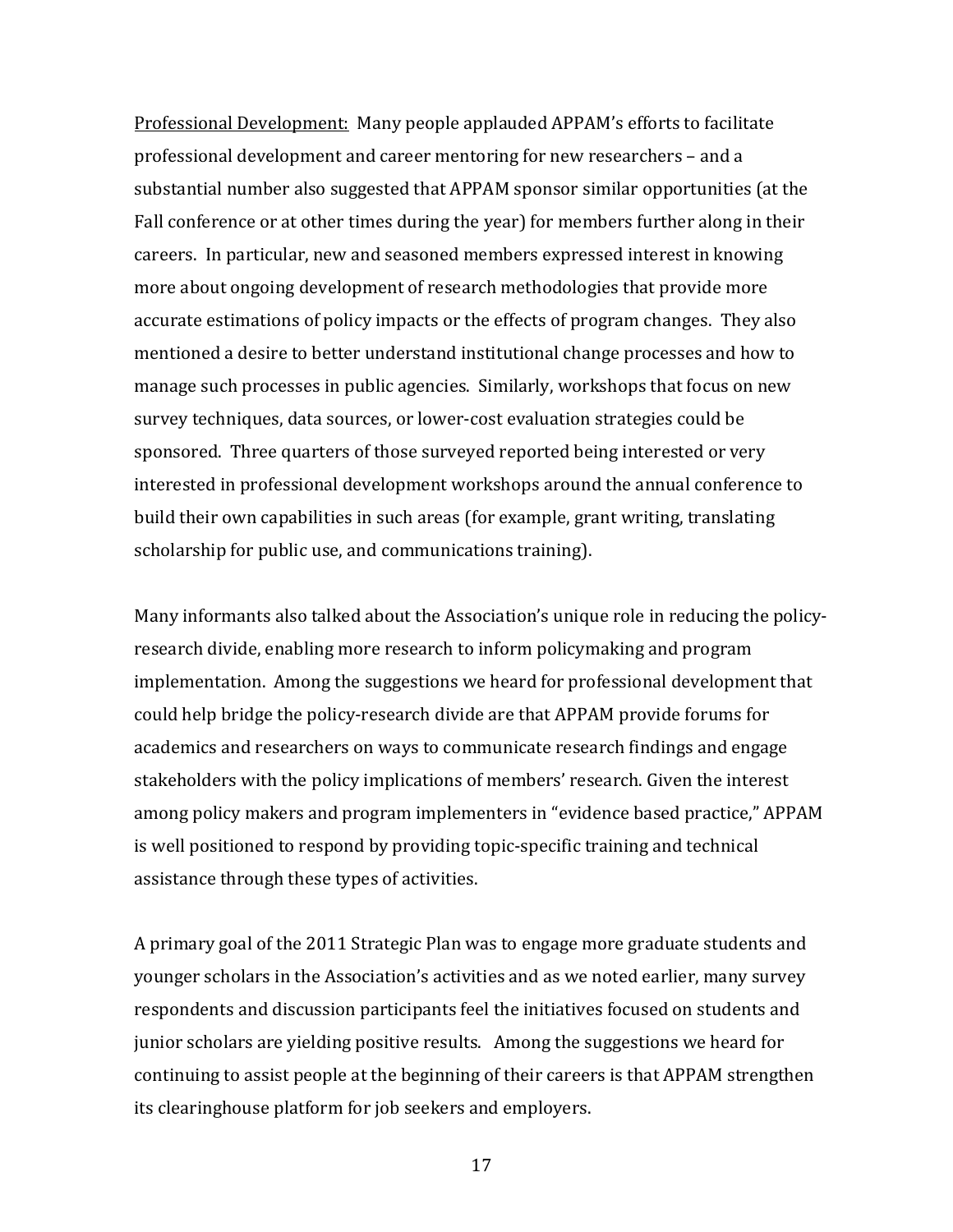## *2. Continue efforts to increase the policy relevance of members' research and expand interactions between researchers and policy makers, including focusing on state and local concerns.*

Increasing the policy relevance of members' work remains a key strategic goal of APPAM. Our members, both individual and institutional, pride themselves on conducting research that is relevant to pressing policy concerns. Many respondents feel the organization should continue to create and nurture opportunities to engage with policy makers, to learn about the policy issues and questions of greatest interest to them, and to convey recent findings and implications to them. However, there was a wide-spread reluctance for the Association to in any way engage in lobbying for particular policies based on some members' research. Instead, the consensus was that the Association could help policy makers identify members who are conducting research that might be relevant for a policy maker's question or concerns. Moreover, there also was a consensus that there are already organizations (e.g., Brookings, AEI, the Urban Institute, Mathematica Policy Research, AcademyHealth) that are better situated than APPAM for organizing forums about particular policy topics for federal policy makers.

A number of suggestions were offered for innovative ways the Association could foster efforts to expand interactions between state policy makers and members. Many of these ideas build upon the suggestions developed in the creation of the Policy Relevance Committee in 2012 and the four "Institutional Member Forums" that have been held since 2012.<sup>[8](#page-17-0)</sup> An idea that drew a lot of discussion is that public policy and public affairs schools in a state (or several schools in nearby states) sponsor day-long or half-day forums on specific topics that are of interest to state policy makers. Such forums might help promote better relations between state legislators and public policy schools within state universities. Topics that might lend themselves to such forums are pre-K public education, disaster management preparedness, and regional infrastructure needs related to energy sources and water use.

<span id="page-17-0"></span> <sup>8</sup> See<http://www.appam.org/events/member-forums/>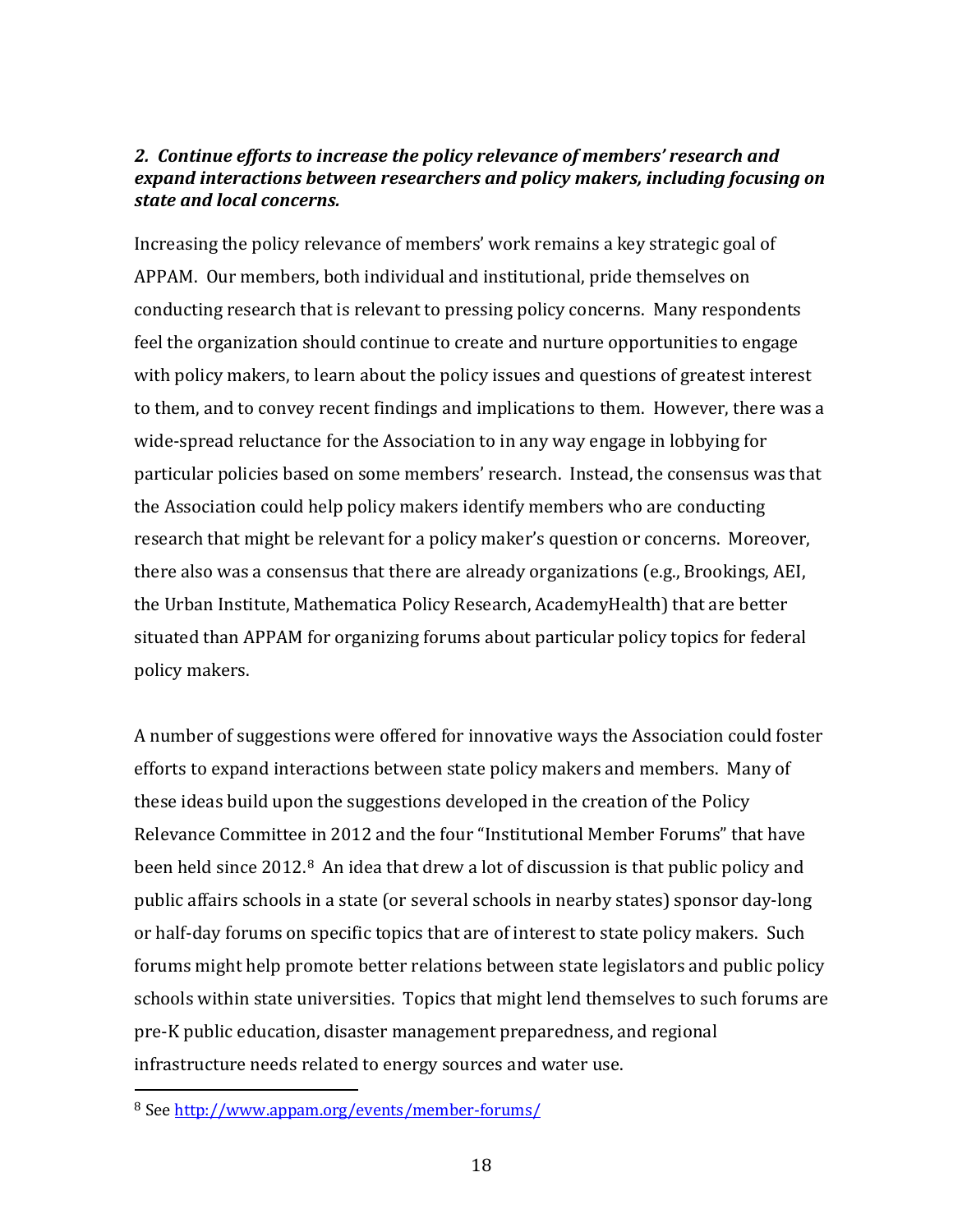A majority of interviewees and focus group respondents also told us that the distinction between "academics" and "practitioners" seems increasingly confusing and less meaningful. The original distinction, going back to the creation of the Association, was primarily intended to draw non-academics to the Association and create a mix of academics and "practitioners" (i.e., people in research organizations or government agencies, including researchers and policy makers) in leadership positions for the Association. But over time, the distinction between academics and researchers in our institutional member organizations that depend on government grants and contracts has become quite permeable. Researchers have to publish in academic journals to show their research is high-quality, most academics need to obtain grants (often large grants) to fund their research, and many of our members have moved from academic appointments to research organizations or government agencies and vice versa. (This is especially the expectation of many younger colleagues who face greater uncertainty of academic tenure.) The desire to have policy makers within the leadership ranks relates to the goal of expanding interactions between academics, researchers and policy makers. Here it helps to distinguish between policy makers who are nonpolitical appointees and those who are political appointees. Several members told us that when they were in positions as political appointees, they did not have time for association leadership positions and, moreover, they had to resign from any such boards to avoid any possible perception of conflict of interest. Non-political policy makers (people in leadership positions at Congressional agencies such as CBO or CRS and government agencies such as Census and the Bureau of Economic Analysis) have been elected to APPAM leadership positions. Some were researchers or academics earlier in their careers and then took on more management responsibilities and positions within government – again reflecting the fact that many people do not stay with the same organization throughout their careers, especially if they are engaged in public policy issues.

There was strong support for choosing a theme for the Spring conference that would attract more of the general membership and provide an opportunity to engage with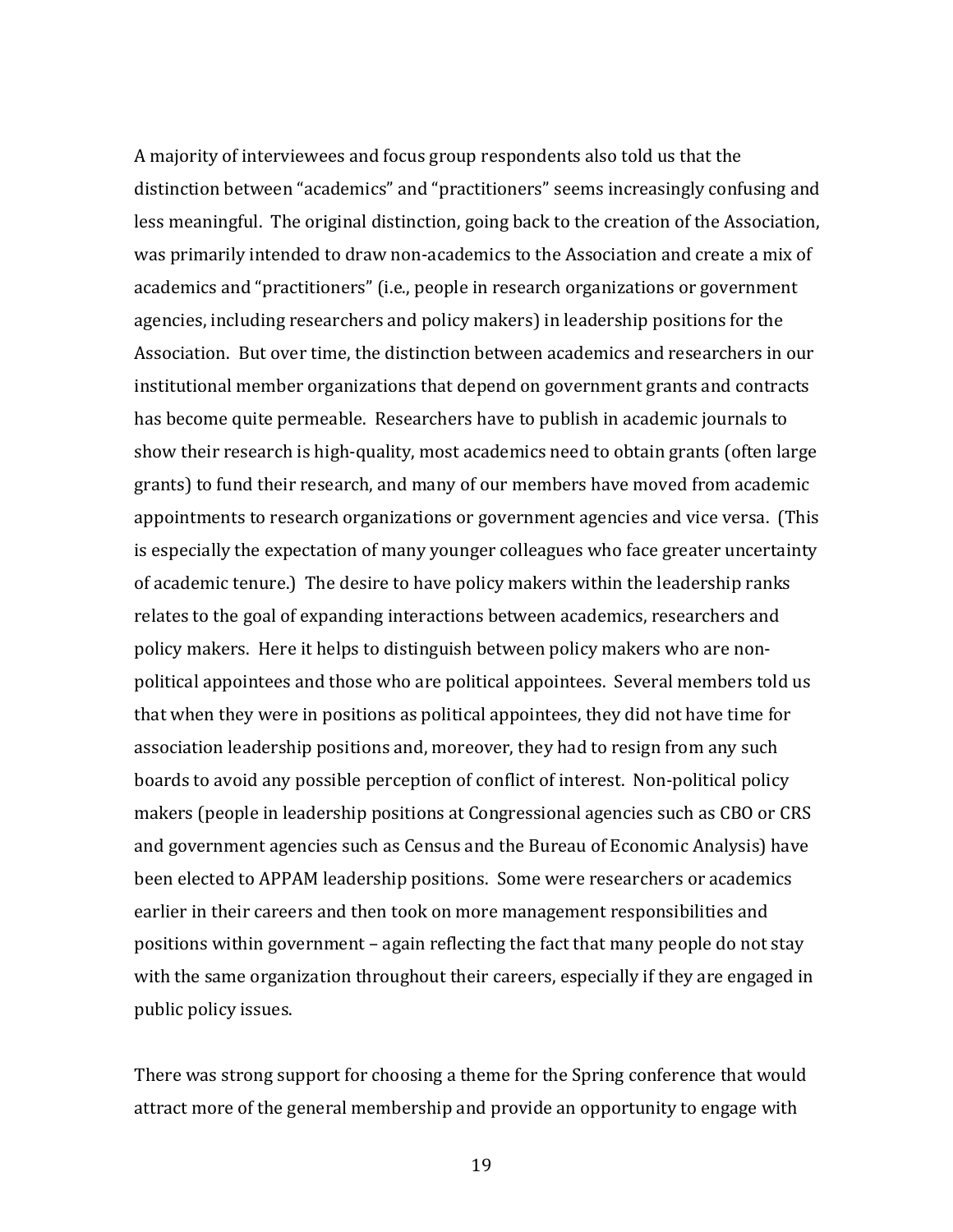policy makers in Washington, DC. The themes of the last three Spring conferences (2013 – 2015) were frequently mentioned as stimulating intellectual energy. The conferences integrated policy analysis with policy implementation and management, and encouraged participation by government officials and policy makers. At the same time, there also is strong support for including sessions at the Spring conference that focus on teaching issues and professional development that relate to the conference theme.

## *3. Expand efforts to create a more diverse membership – with attention especially to race/ethnicity, academic discipline and policy interests, including policy issues with which other countries also are struggling.*

As we noted in our review of progress towards the 2011 Strategic Plan's goals (see Section I), expanding the racial and ethnic diversity of the Association's members was a recommendation given to the Membership Committee and later to the Diversity Committee. It is clear from a majority of respondents' comments that increasing the racial and ethnic diversity of the Association's members and the pool of future faculty and students of the academic institutional members should be an explicit goal of the next strategic plan. In addition, many felt that it is essential to be more nuanced in the way we conduct analyses of and teach about issues where race and ethnicity (and gender) may be important factors, and that this is [a](#page-19-0) topic fundamentally related to efforts to increase the diversity of the Association. 9

In addition to comments about the need to expand the racial and ethnic diversity of the Association's members, there also were many comments to the effect that APPAM is perceived by many to be an organization primarily for scholars and policy makers who focus on social policy issues, such as education, welfare and poverty, job training, health, and child and family policies. This observation is in contrast to the early years

<span id="page-19-0"></span> <sup>9</sup> Related to this, many academic members also noted that there is some discomfort or lack of skills and experience in directly discussing issues of race in the classroom. We heard several anecdotal comments about students requesting that race/ethnicity issues be discussed in the classroom and faculty members are not sure how to handle this.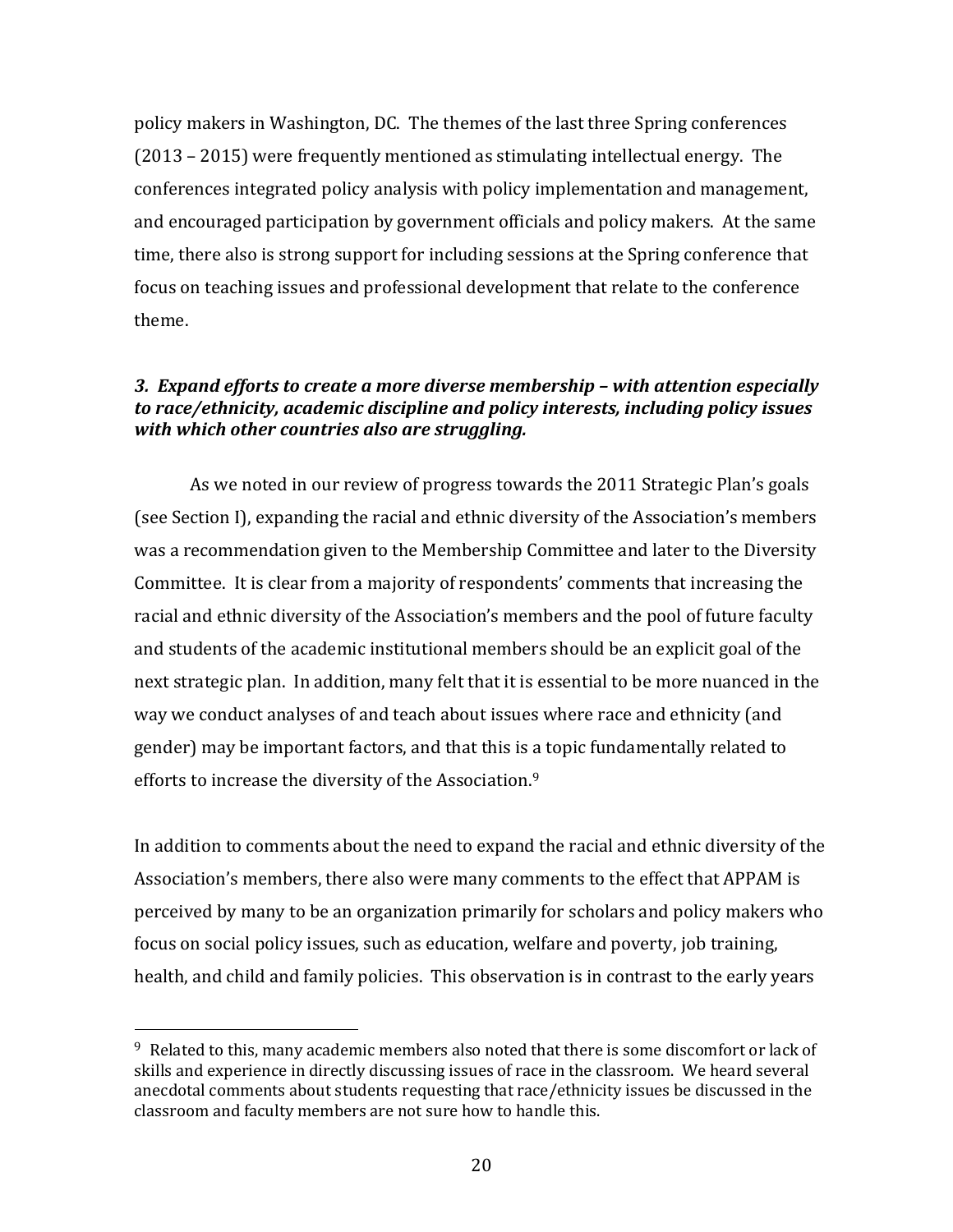of the Association when people with a wider range of policy interests who taught at public policy and public affairs schools or were in government participated in the annual conferences and were active members of the Association. The result of the past two decades' shift in policy issues dominating the Fall research conference is that perhaps half the faculty of public policy and public affairs schools no longer consider APPAM to be even their secondary association of choice.<sup>[10](#page-20-0)</sup> Further, many public policy issues that involve substantial public funding (from all levels of government) are rarely if ever represented at the annual conferences or in other activities of the Association.

Given the breadth of policy issues that are taught in our academic institutional members and the extent of government funding of many public issues, many respondents suggested it would be in the Association's interest to increase efforts to attract people from a wider set of disciplinary backgrounds who have policy interests beyond social policy issues. Examples of current policy issues that are discussed in our member institutional organizations but rarely are the focus of sessions at the annual research conference or papers within *JPAM*: global issues such as effects of trade agreements on labor or large population migrations due to civil war; national security; infrastructure development, including high-speed rail and mass transit systems; growing shortages of uncontaminated water supplies; and how human brain development affects issues as diverse as children's educational attainment and choices involving risk that policymakers are requiring of the elderly.

The 2011 Strategic Plan did not focus on increasing international members but the 2015 focus group participants and interview respondents voiced strong support for developing strategies to more meaningfully integrate colleagues in other countries into the Fall and Spring conferences, and encourage their submission of manuscripts to *JPAM* and content for the APPAM website. Recognizing and addressing the

<span id="page-20-0"></span> $10$  The estimate of "half" is based on comments from our interviews and discussions with the focus groups. We note that in the first two decades of APPAM's existence, the Fall conferences were attended by most faculty of Schools of Public Policy or Public Affairs. Since then, of course, policy schools have grown, university travel budgets have tightened and there are more professional associations competing for faculty attention – as many people told us.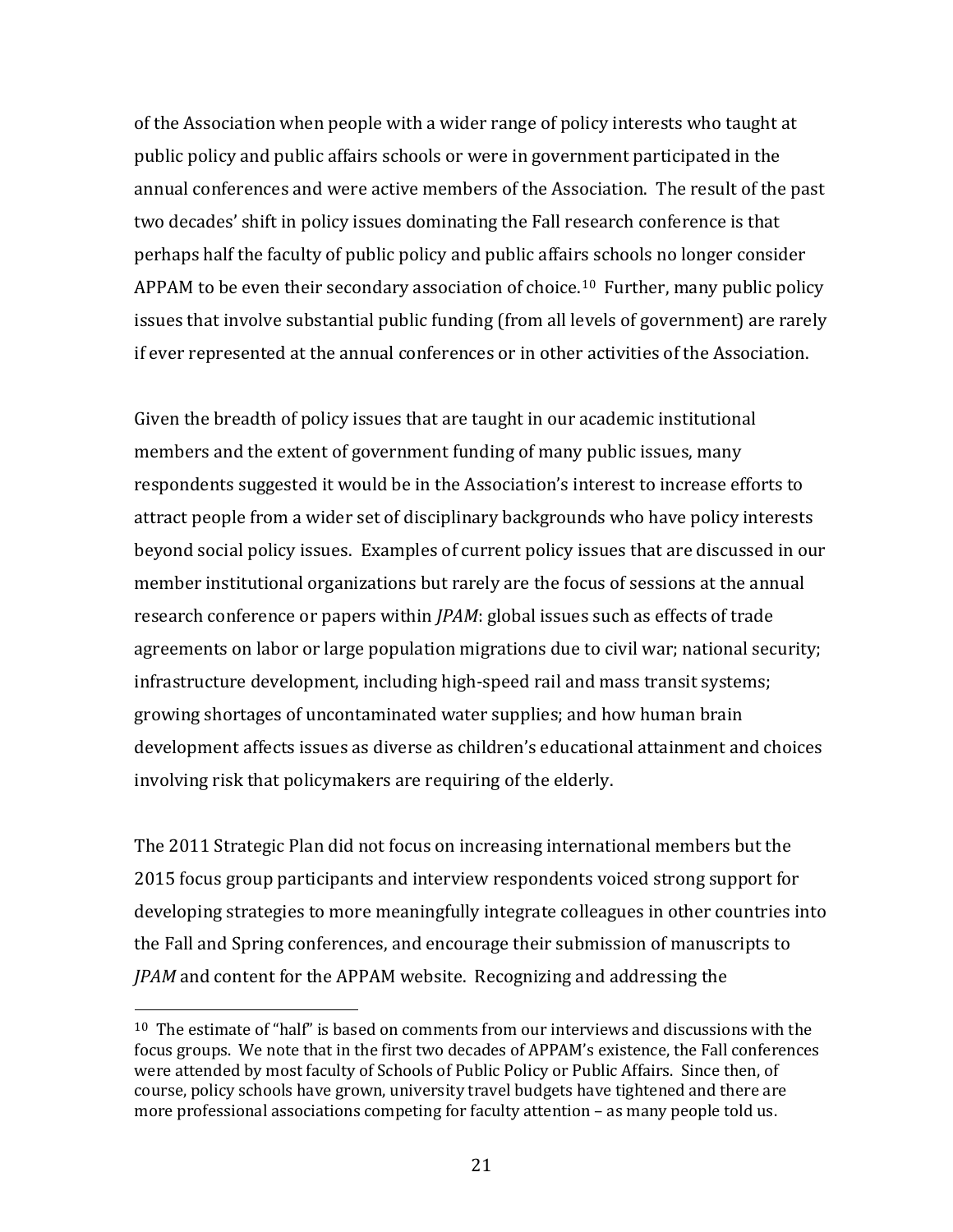intertwining of countries' economic, social, and global security interests is viewed by many as a 21st century priority for the Association.

Despite the high level of enthusiasm for expanding international engagement, cosponsoring international conferences as a strategy for pursuing this aim had less support. Very few APPAM members have participated in the APPAM international conferences. In the 2015 survey, 95% of respondents reported never having attended the international conference over the last ten years. Moreover, we do not know how many international APPAM members became involved in the organization via an international conference.[11](#page-21-0) The general view is that it is difficult to evaluate whether co-sponsoring the international conferences has been an effective strategy for facilitating increased engagement of non-US policy researchers in APPAM or research and educational collaborations among American and non-American members. In addition, the survey of the members as well as the discussions with the focus groups and interviewees did not yield a consensus view of the benefits of investing in international conferences.

There was some consensus of opinion that if the international conferences were to continue beyond the conference scheduled for June 2016, they would generate more interest if each were focused on a specific policy concern shared by many countries. (The theme for the 2016 conference does this; it is "Inequalities: Addressing the Growing Challenge for Policymakers Worldwide".) Conferences that would afford opportunities for engaging with comparative research findings generated more enthusiasm. Finally, a number of people who had been to the international conferences commented that if the international conference were continued, the current model of finding local partners in the host country should not be continued and the conference should be managed more directly by APPAM staff. In addition, a strong view was expressed in favor of developing a regular pattern for the international conference – for example, every year or every other year and at a standard time of year

<span id="page-21-0"></span><sup>&</sup>lt;sup>11</sup> Hopefully, the new membership database will enable us to learn this.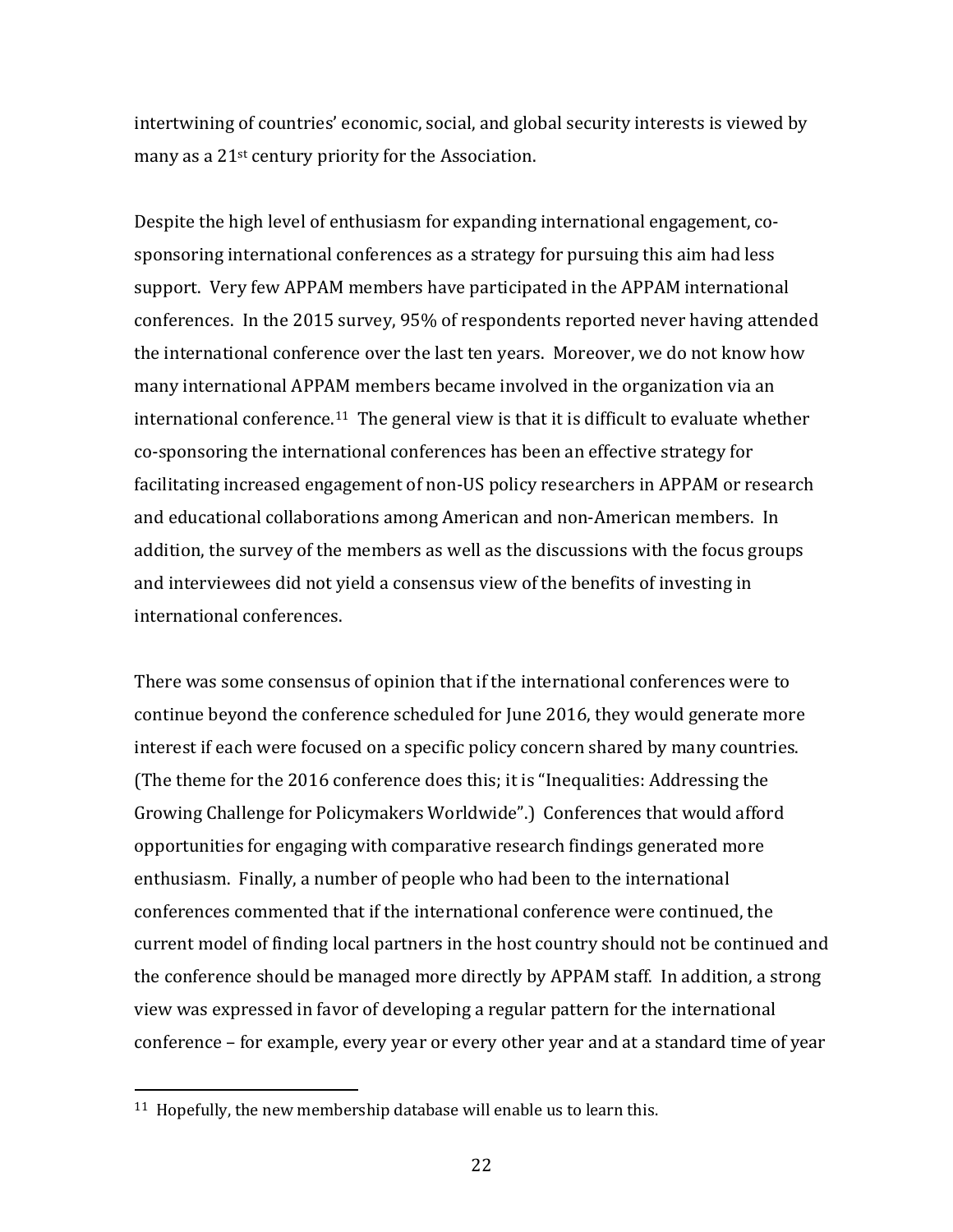(e.g., late June was discussed). Creating a more regular international conference schedule that APPAM members could anticipate and plan for was viewed as a promising method for increasing participation.

Another suggestion for creating a more diversified APPAM membership involves paying greater attention to issues of concern among state and local levels of US government. Many policy problems are not solely or even mostly federal issues, and most state and local government agencies are poorly resourced for addressing the problems. Many leaders within local and state agencies, however, want to know more about research findings or best management practices for addressing their problems. There was some enthusiasm for an expansion of the new APPAM forums that have been organized by institutional members on specific state or local issues of interest to agency people in their state. Such forums could be a promising strategy for increasing engagement with policy makers. Missing from the discussion about this suggestion, however, were expectations about the role of APPAM staff and the level of resources that might be needed to organize the forums. In prioritizing activities that can be supported by the Association, this may be a strategy that institutional members should engage in with minimal APPAM staff assistance.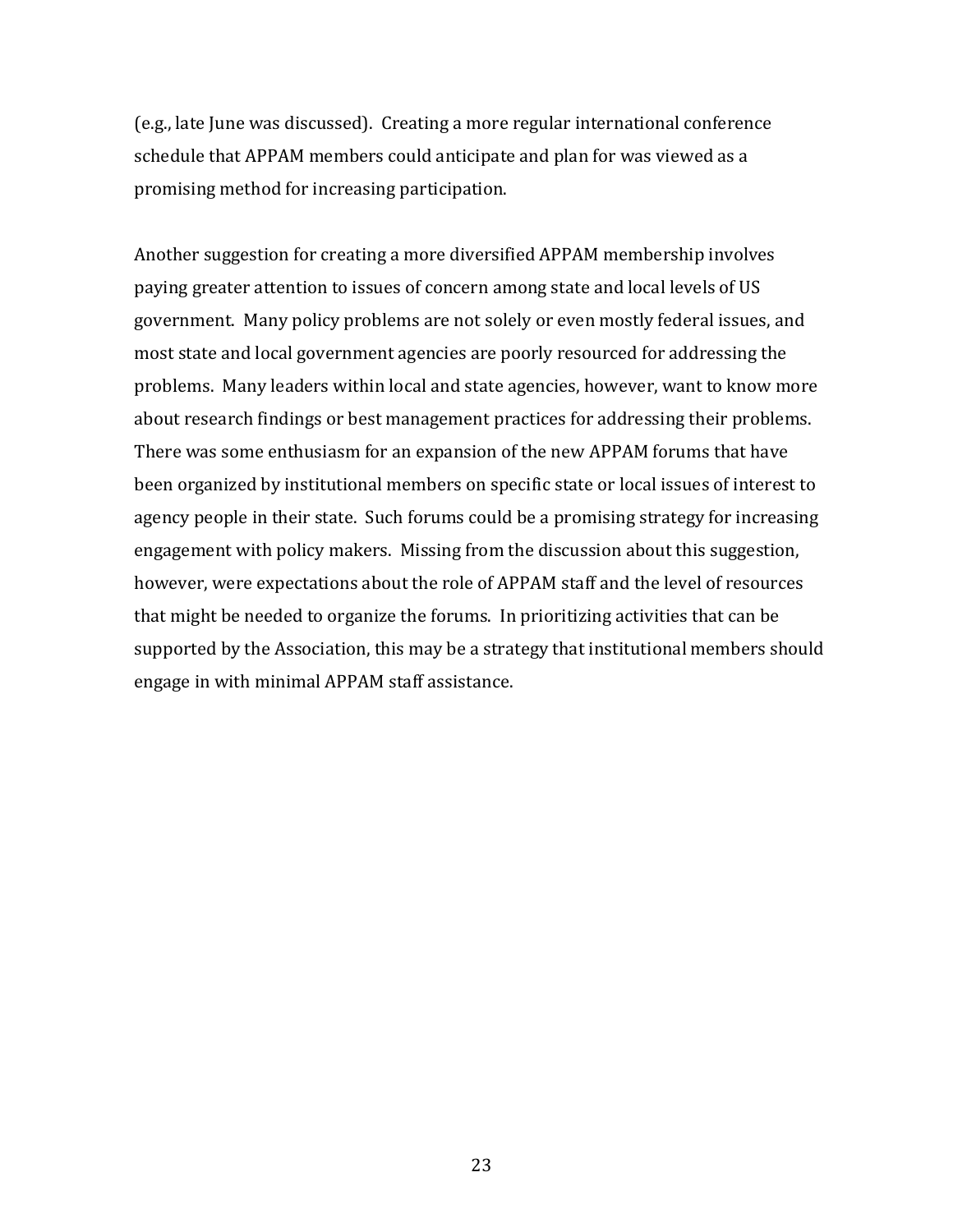## **III. Recommendations for 2015 Strategic Plan Goals with Specific Action Suggestions**

The goals recommended for the 2015 Strategic Plan are:

- Promote the discipline of public policy analysis and management, and foster the professional development of people with degrees and interests in policy analysis and public management;
- Continue efforts to increase the policy relevance of Association's members' research and expand interactions between researchers and policy makers, including focusing on state and local concerns; and
- Expand efforts to create a more diverse membership with attention especially to race/ethnicity, academic discipline and policy interests, including policy issues with which other countries also are struggling.

To meet each of these three goals, we offer the following *specific action suggestions*:

## *I. To promote the discipline of public policy analysis and management, and foster the professional development of people with degrees and interests in policy analysis and public management:*

1. *Create a new Professional Development Committee to consider virtual and face-to-face professional development workshops to be offered throughout the calendar year to our members. Association resources together with small "tuition" fees could be used to pay for professional development workshops for junior and "seasoned" members on topics such as grant writing, translating scholarship for public use, and communication skills.*

2. *Invest more Association resources in doctoral professional development, communication about career options, and a strengthened position at the Fall conference to help employers and job seekers to meet.* Some of these tasks could be assigned to the Membership Committee and others to the new Professional Development Committee.

3. Task a committee to analyze options for a second APPAM peer-reviewed journal that would have a clear vision distinct from that of JPAM and top management journals. Some people suggested a new journal might focus on articles that synthesize research findings that suggest new policies or programmatic changes, or further research needs.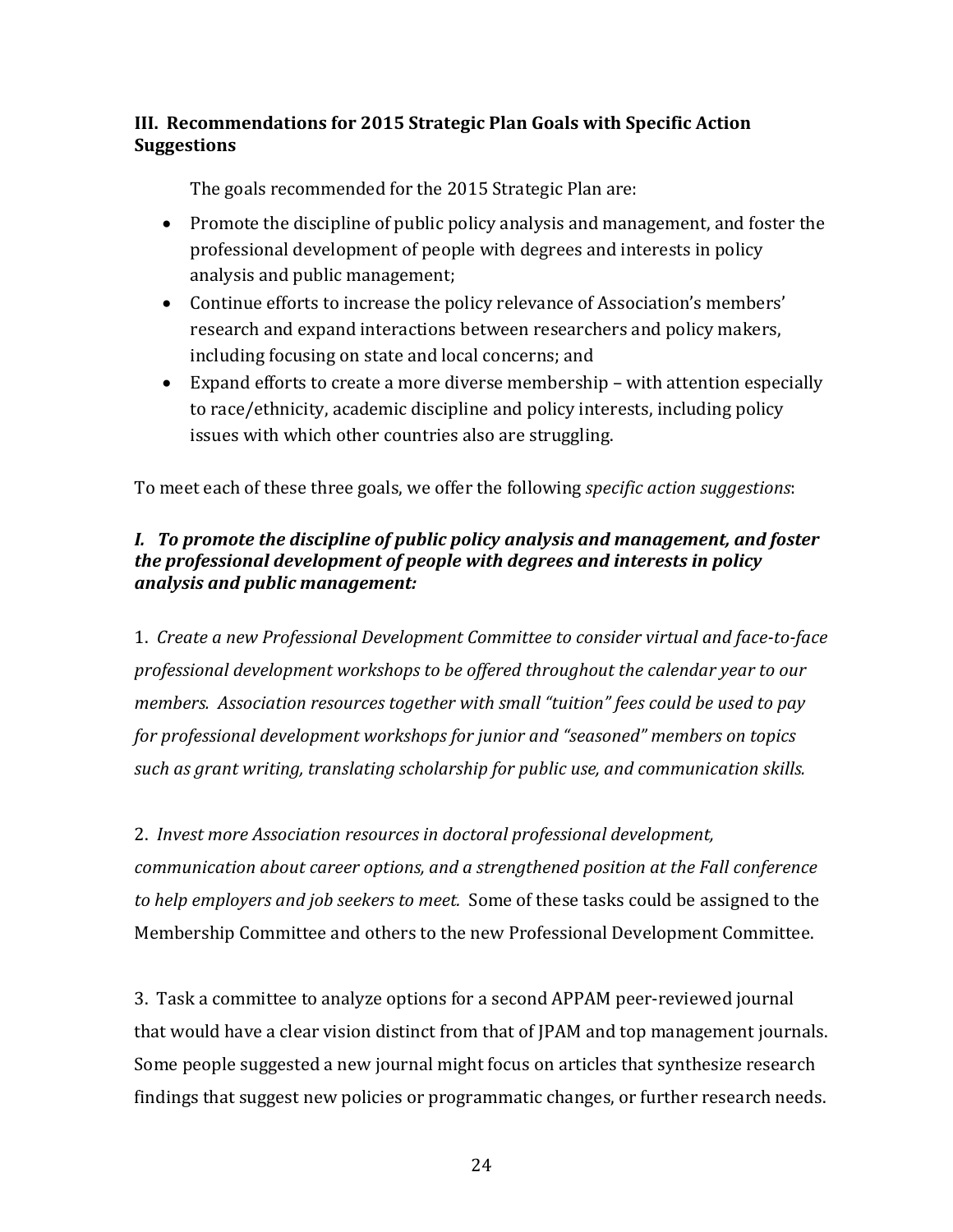The range of suggestions we heard reflect some tension between creating a highimpact journal for academics and a journal that might be read by a wider audience of people involved in implementing policies. We believe the committee should evaluate the needs of APPAM members, taking into account both this tension and the emphasis of existing journals. The committee also should estimate the financial resources that will be needed to support the start-up of a second journal. We recommend that the committee provide one or two alternatives for the Policy Council and the Association leadership to consider by a year from now.

4. *Solicit calls for pre-Fall conference workshops focused on topics about a) increasing relevance of our work through deeper engagement with policymakers/program implementers and b) developing more rigor in our use of research methodologies*. This task could be assigned to the Conference and the Policy Relevance Committees.

## *II. To continue efforts to increase the policy relevance of the Association's members' research (and teaching) and expand interactions between researchers and policy makers, including focusing on state and local concerns:*

1. *APPAM, through the Policy Relevance Committee, should continue pressing its existing mechanisms to improve policy engagement and attempt new ways to engage policy makers outside of our existing mechanisms*. At the Fall conference, the organization should prioritize getting policy makers to the meeting, giving them a platform to discuss emerging research needs and findings that have policy relevance. The President-elect and Program Committee have a \$10,000 budget for bringing speakers to the conference who otherwise might not be able to attend and a \$10,000 "new initiatives" budget. Priority with the speaker budget should be given to paying for federal and state policy makers' travel to the conference. When the conference is outside of Washington, DC, the Program Committee also should try to involve local policy makers. Moreover, there is no one way to expand interactions with policy makers, and the organization should be flexible and reflective in testing approaches.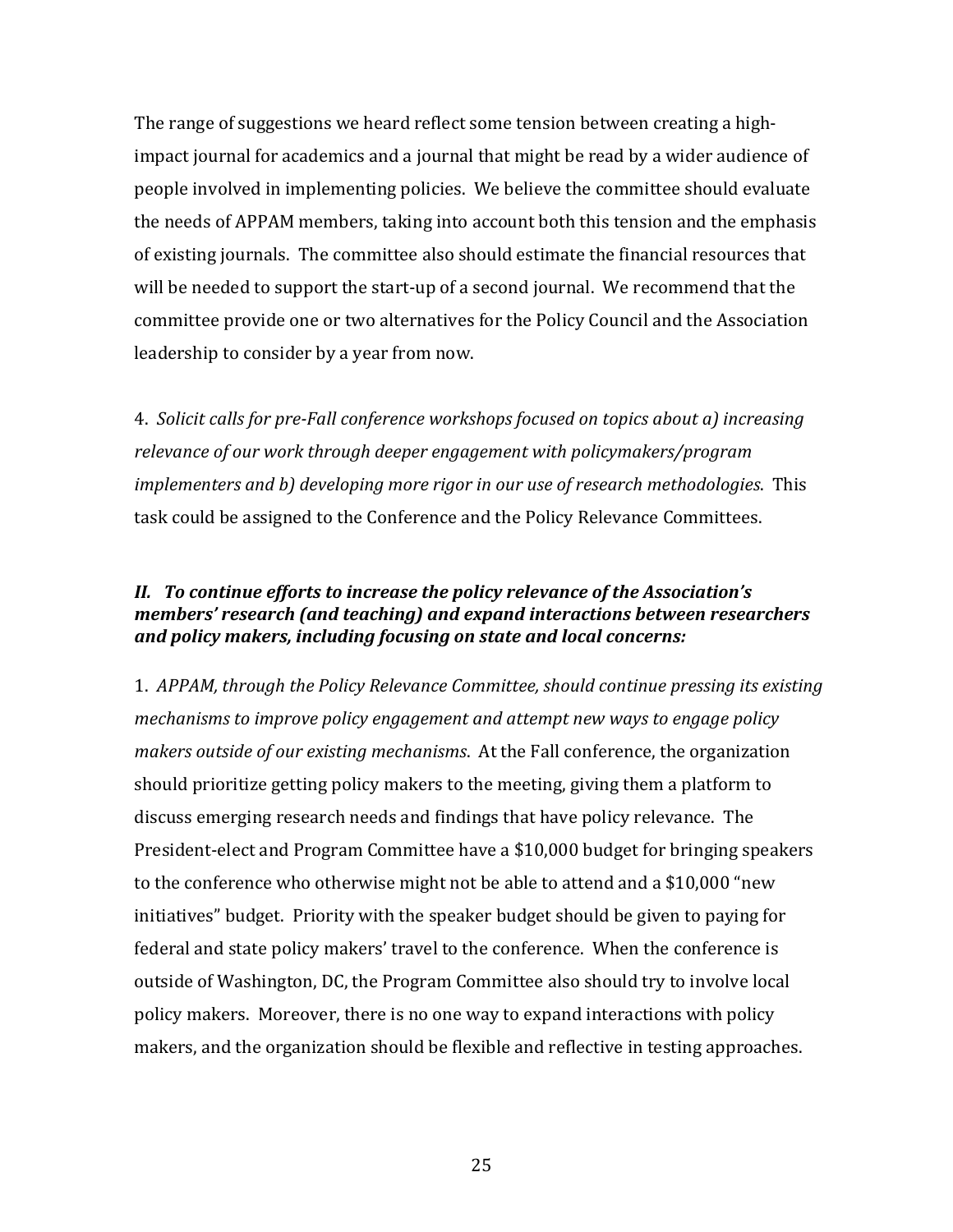2. *Efforts should continue to improve the Association's website with particular attention to policymakers looking for policy-relevant materials.* This task is one of those that require sustained efforts in conjunction with the Communications Committee.

3. *APPAM should continue to press for the use of research in policymaking and the ongoing need to improve the policy data infrastructure.* Given the importance of using data in policymaking and protecting the federal and state policy data infrastructure, this task could be given to a new ad hoc committee. The committee should find out what other professional organizations are doing in this context and explore whether it would be more effective to have a collaborative effort to protect and improve the policy data infrastructure.

4. *Working with the institutional members, develop and analyze options for engagement with state and local government agencies, and international agencies to hold a forum addressing an issue of importance to these agencies*. Many state and local government agencies, and international agencies, need help with organizational and managerial issues or measurement and data analytic activities that could be the topics of such forums. APPAM's academic members would benefit by increasing their contacts with "clients" for students' applied research projects and researchers would gain insights into sources of variation in policy implementation.

5. *Develop a process to modify the section in the Bylaws that relates to the elections for executive positions within the Association and the Policy Council members such that the current distinction between academics and practitioners is changed to a distinction between people working in academic settings and people working in other settings.* The Association remains committed to wanting policy makers, and people implementing policies or managing public programs to be actively involved in the Association's activities and leadership positions when they can.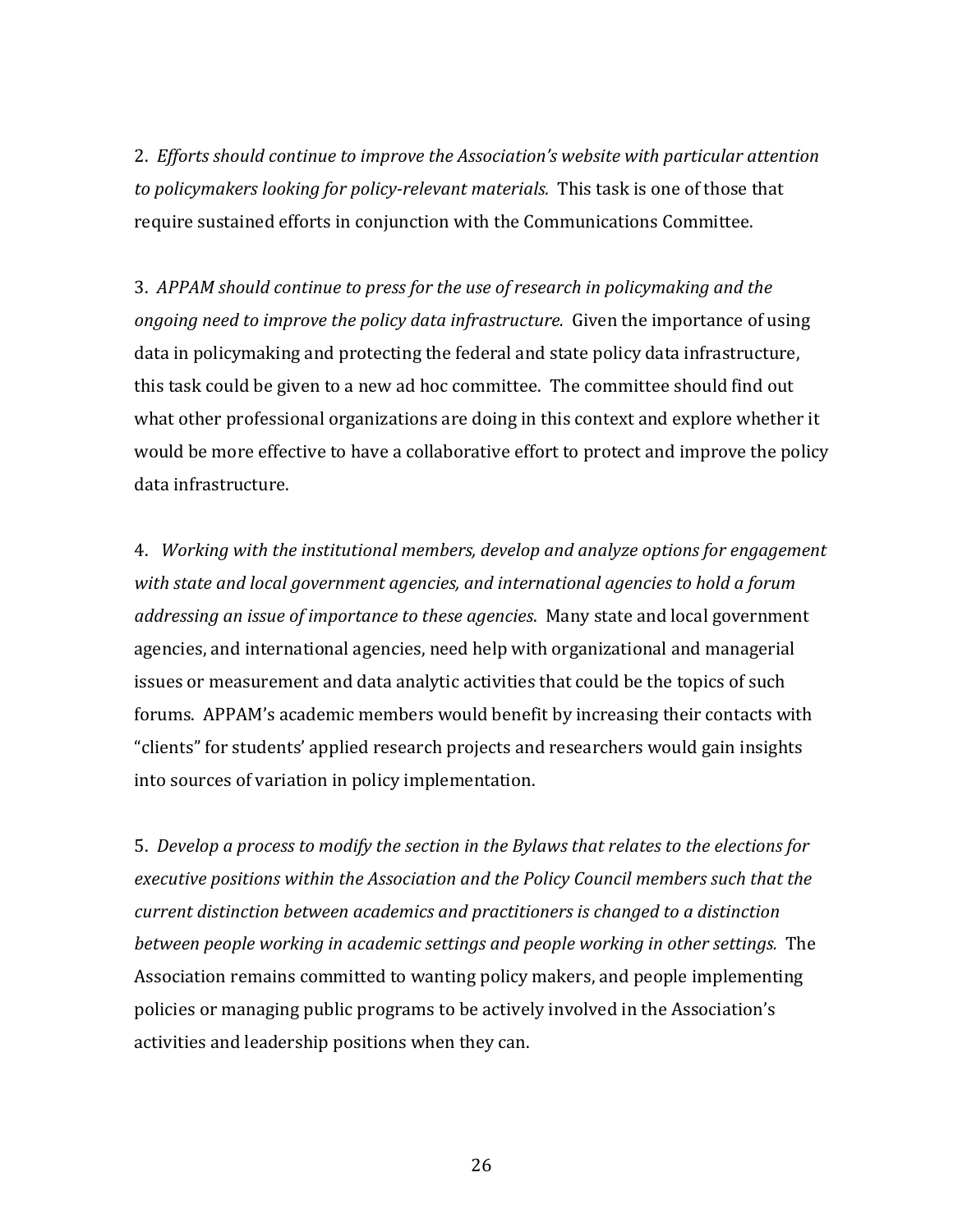## *III. Expand efforts to create a more diverse membership – with attention especially to race/ethnicity, academic discipline and policy interests, including policy issues with which other countries also are struggling:*

1. *Expand the efforts of the current Diversity Committee by dedicating additional resources to further encourage more racial and ethnic diversity in the APPAM membership and leadership.*

2. *Create and fund an APPAM fellowship for a to-be-determined number of PhD stud[ent](#page-26-0)s of diverse backgrounds to support membership and attendance at the Fall conference*. 12

3. *Create and fund mentoring and professional development programs for emerging scholars who are under-represented in the profession (e.g., are from minority groups or are women).* Such programs could be held at the Fall conference or also could be held two times during the year in several regional locations. The American Economics Association's Committee on the Status of Women in the Economics Professions (CSWEP) holds 2-day mentoring sessions for younger women immediately following the AEA annual meetings, and this might be a good template for APPAM.

4. *Create a separate committee (or sub-committee of the Membership Committee) that is tasked with publicizing APPAM's desire to include more areas of policy interest in the organization's activities, especially the Fall research conference*. We recommend that the committee make overtures to at least the following: deans of public policy and public affairs schools, and leaders of other member institutions with a mix of policy areas (e.g., Brookings); APPAM institutional representatives; member academic institutions' faculty whose research interests are other than social policy issues (e.g., their interests focus on national security, international relations, environmental issues, large scale infrastructure projects); and Association members asking them to reach out to their colleagues in their own schools as well as other colleagues who they know who conduct research on public policy issues other than social policy issues. Additional

<span id="page-26-0"></span> <sup>12</sup> This proposal was in the 2011 Strategic Plan as well.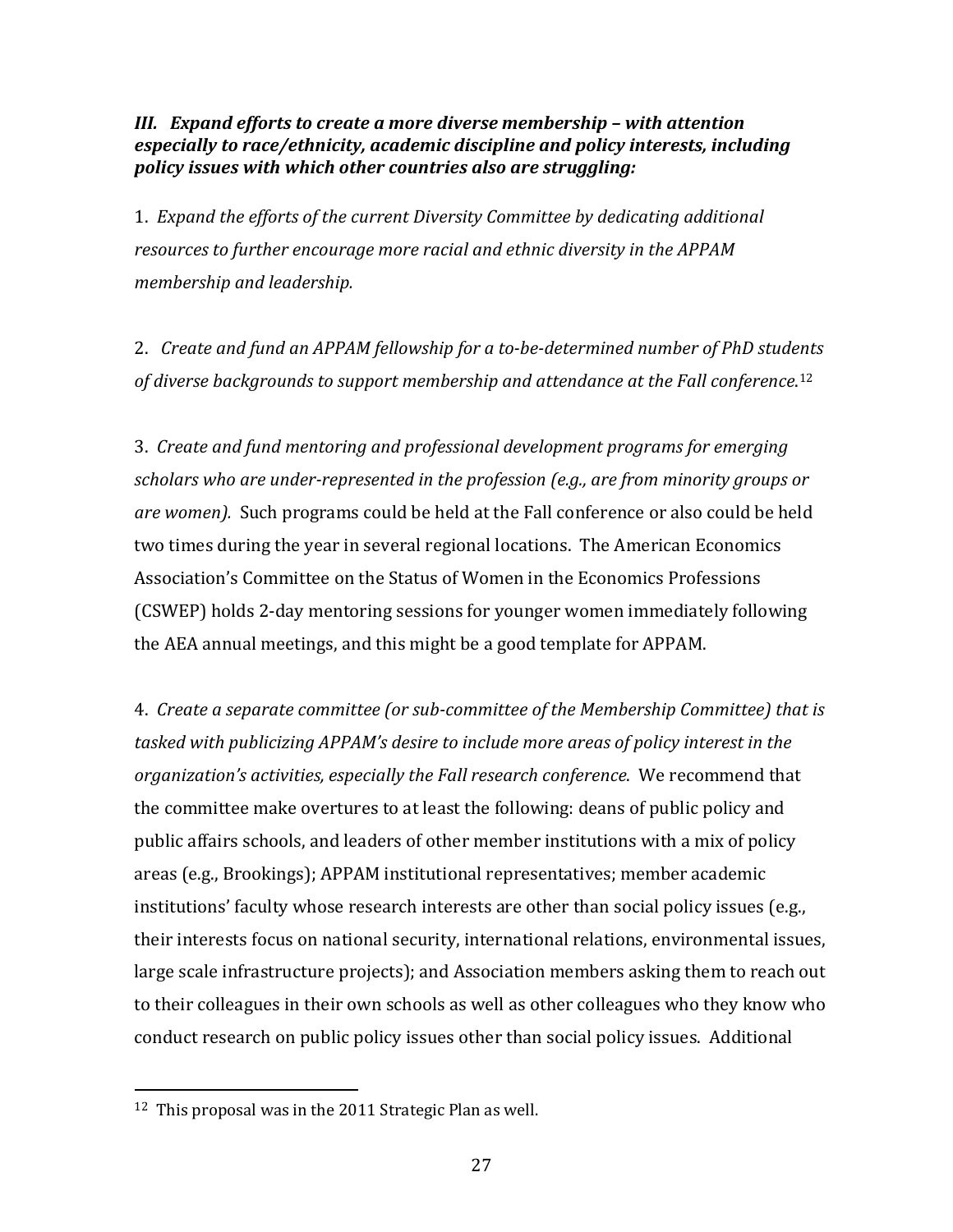overtures might be made to other organizations whose interests overlap with those of APPAM (such as the Public Management Research Association (PMRA) and the Network of Schools of Public Policy, Affairs, and Administration (NASPAA)).

5. *Task the new committee (or sub-committee) with coordinating with the Program Committee (and President-elect) to create a symposium and at least four sessions (with perhaps two being round-table sessions) that focus on policy topics beyond social policy issues.* While this task is currently conducted by the President-elect, we believe it should be formally part of the charge to the Program Committee. Examples of topics that might be considered include: public and non-profit finance and budgeting, energy and the environment, public infrastructure investments, and national security.

6. *Specific tactics should be developed to attract non-U.S. participation in each of the core APPAM activities*. For example, developing content and marketing for the website that would be inclusive to an international policy and management perspectives (e.g., identifying complementary imagery as a counterpoint to the U.S. Capitol image on the website). In addition, the Fall and Spring conference themes, roundtables and other sessions should be reviewed to identify ways to signal interest in participation by non-U.S. scholars and possibly to reserve dedicated slots for international or comparative sessions.

7. *Create an ad hoc committee tasked with determining how to move forward with regard to the future of the international conference after the June 2016 conference*.